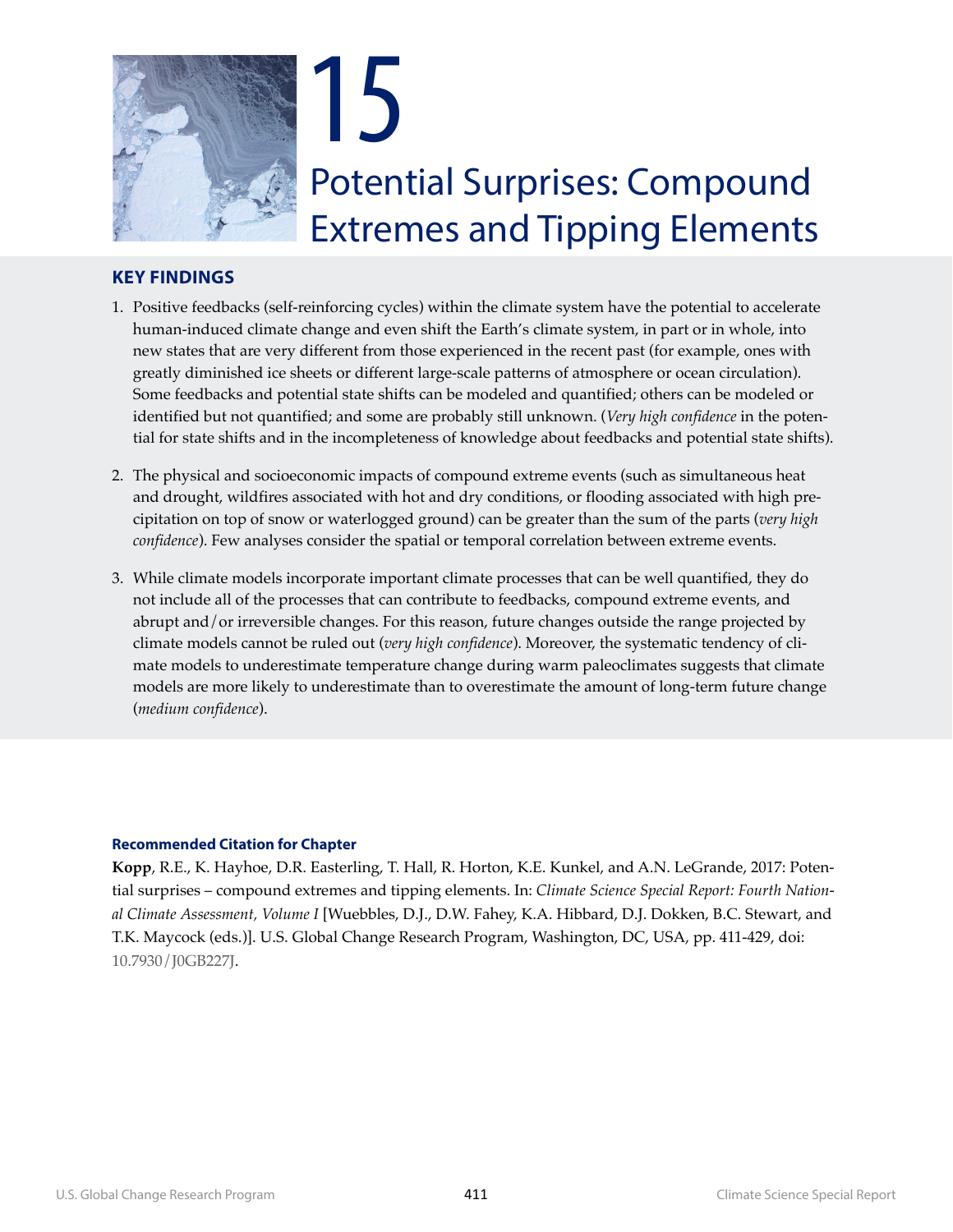# **15.1 Introduction**

The Earth system is made up of many components that interact in complex ways across a broad range of temporal and spatial scales. As a result of these interactions the behavior of the system cannot be predicted by looking at individual components in isolation. Negative feedbacks, or self-stabilizing cycles, within and between components of the Earth system can dampen changes (Ch. 2: Physical Drivers of Climate Change). However, their stabilizing effects render such feedbacks of less concern from a risk perspective than positive feedbacks, or self-reinforcing cycles. Positive feedbacks magnify both natural and anthropogenic changes. Some Earth system components, such as arctic sea ice and the polar ice sheets, may exhibit thresholds beyond which these self-reinforcing cycles can drive the component, or the entire system, into a radically different state. Although the probabilities of these state shifts may be difficult to assess, their consequences could be high, potentially exceeding anything anticipated by climate model projections for the coming century.

Humanity's effect on the Earth system, through the large-scale combustion of fossil fuels and widespread deforestation and the resulting release of carbon dioxide  $(CO<sub>2</sub>)$  into the atmosphere, as well as through emissions of other greenhouse gases and radiatively active substances from human activities, is unprecedented (Ch. 2: Physical Drivers of Climate Change). These forcings are driving changes in temperature and other climate variables. Previous chapters have covered a variety of observed and projected changes in such variables, including averages and extremes of temperature, precipitation, sea level, and storm events (see Chapters 1, 4–13).

While the distribution of climate model projections provides insight into the range of possible future changes, this range is limited

by the fact that models do not include or fully represent all of the known processes and components of the Earth system (e.g., ice sheets or arctic carbon reservoirs), $1$  nor do they include all of the interactions between these components that contribute to the self-stabilizing and self-reinforcing cycles mentioned above (e.g., the dynamics of the interactions between ice sheets, the ocean, and the atmosphere). They also do not include currently unknown processes that may become increasingly relevant under increasingly large climate forcings. This limitation is emphasized by the systematic tendency of climate models to underestimate temperature change during warm paleoclimates (Section 15.5). Therefore, there is significant potential for humanity's effect on the planet to result in unanticipated surprises and a broad consensus that the further and faster the Earth system is pushed towards warming, the greater the risk of such surprises.

Scientists have been surprised by the Earth system many times in the past. The discovery of the ozone hole is a clear example. Prior to groundbreaking work by Molina and Rowland2 , chlorofluorocarbons (CFCs) were viewed as chemically inert; the chemistry by which they catalyzed stratospheric ozone depletion was unknown. Within eleven years of Molina and Rowland's work, British Antarctic Survey scientists reported ground observations showing that spring ozone concentrations in the Antarctic, driven by chlorine from human-emitted CFCs, had fallen by about one-third since the late 1960s.<sup>3</sup> The problem quickly moved from being an "unknown unknown" to a "known known," and by 1987, the Montreal Protocol was adopted to phase out these ozone-depleting substances.

Another surprise has come from arctic sea ice. While the potential for powerful positive ice-albedo feedbacks has been understood since the late 19th century, climate models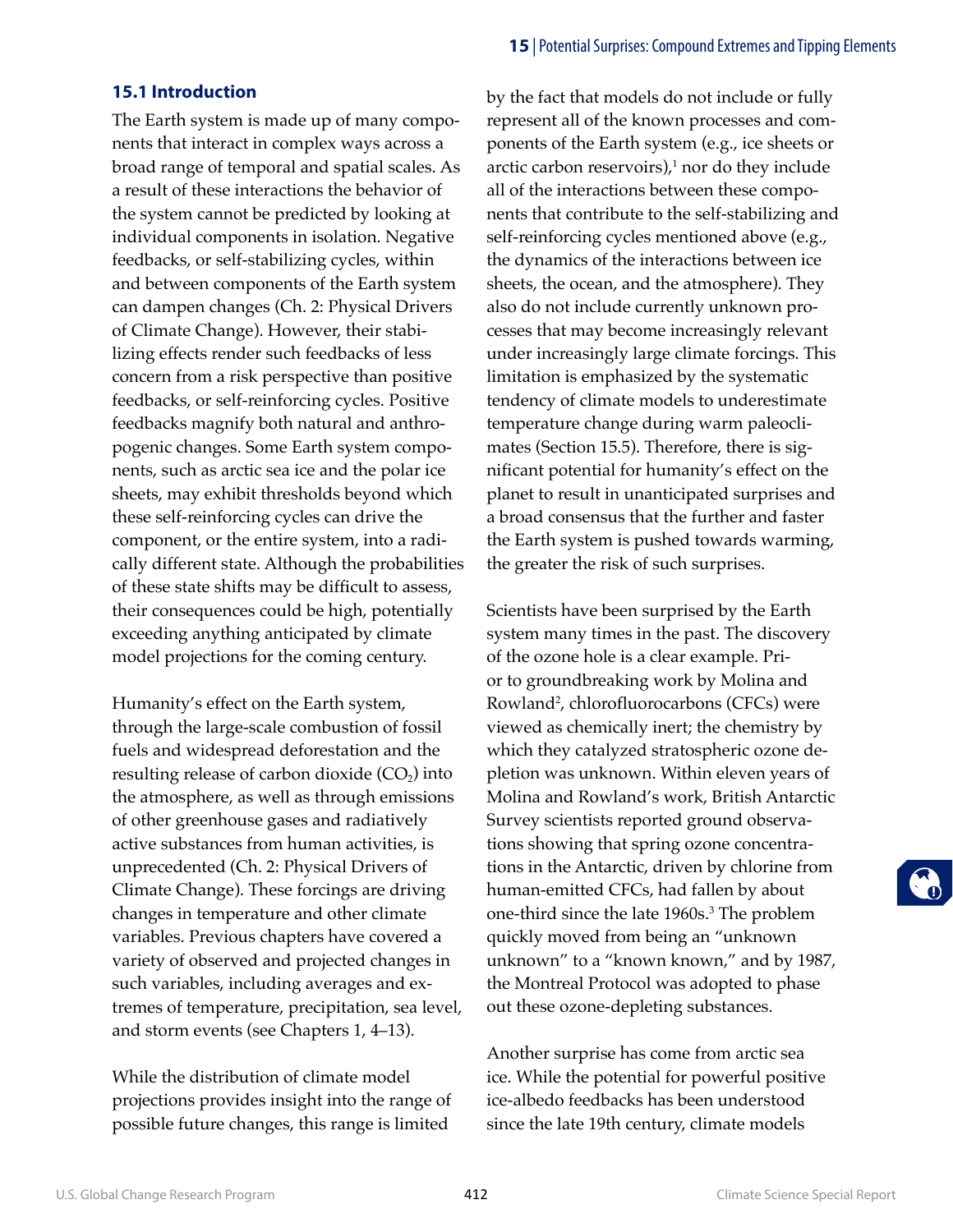have struggled to capture the magnitude of these feedbacks and to include all the relevant dynamics that affect sea ice extent. As of 2007, the observed decline in arctic sea ice from the start of the satellite era in 1979 outpaced the declines projected by almost all the models used by the Intergovernmental Panel on Climate Change's Fourth Assessment Report  $(AR4)_t^4$  and it was not until AR4 that the IPCC first raised the prospect of an ice-free summer Arctic during this century.<sup>5</sup> More recent studies are more consistent with observations and have moved the date of an ice-free summer Arctic up to approximately mid-century (see Ch. 11: Arctic Changes).<sup>6</sup> But continued rapid declines—2016 featured the lowest annually averaged arctic sea ice extent on record, and the 2017 winter maximum was also the lowest on record—suggest that climate models may still be underestimating or missing relevant feedback processes. These processes could include, for example, effects of melt ponds, changes in storminess and ocean wave impacts, and warming of near surface waters.<sup>7, 8, 9</sup>

This chapter focuses primarily on two types of potential surprises. The first arises from potential changes in correlations between extreme events that may not be surprising on their own but together can increase the likelihood of compound extremes, in which multiple events occur simultaneously or in rapid sequence. Increasingly frequent compound extremes—either of multiple types of events (such as paired extremes of droughts and intense rainfall) or over greater spatial or temporal scales (such as a drought occurring in multiple major agricultural regions around the world or lasting for multiple decades) are often not captured by analyses that focus solely on one type of extreme.

The second type of surprise arises from self-reinforcing cycles, which can give rise to "tipping elements"—subcomponents of the Earth

system that can be stable in multiple different states and can be "tipped" between these states by small changes in forcing, amplified by positive feedbacks. Examples of potential tipping elements include ice sheets, modes of atmosphere–ocean circulation like the El Niño–Southern Oscillation, patterns of ocean circulation like the Atlantic meridional overturning circulation, and large-scale ecosystems like the Amazon rainforest.<sup>10, 11</sup> While compound extremes and tipping elements constitute at least partially "known unknowns," the paleoclimate record also suggests the possibility of "unknown unknowns." These possibilities arise in part from the tendency of current climate models to underestimate past responses to forcing, for reasons that may or may not be explained by current hypotheses (e.g., hypotheses related to positive feedbacks that are unrepresented or poorly represented in existing models).

# **15.2 Risk Quantification and Its Limits**

Quantifying the risk of low-probability, high-impact events, based on models or observations, usually involves examining the tails of a probability distribution function (PDF). Robust detection, attribution, and projection of such events into the future is challenged by multiple factors, including an observational record that often does not represent the full range of physical possibilities in the climate system, as well as the limitations of the statistical tools, scientific understanding, and models used to describe these processes.<sup>12</sup>

The 2013 Boulder, Colorado, floods and the Dust Bowl of the 1930s in the central United States are two examples of extreme events whose magnitude and/or extent are unprecedented in the observational record. Statistical approaches such as Extreme Value Theory can be used to model and estimate the magnitude of rare events that may not have occurred in the observational record, such as the "1,000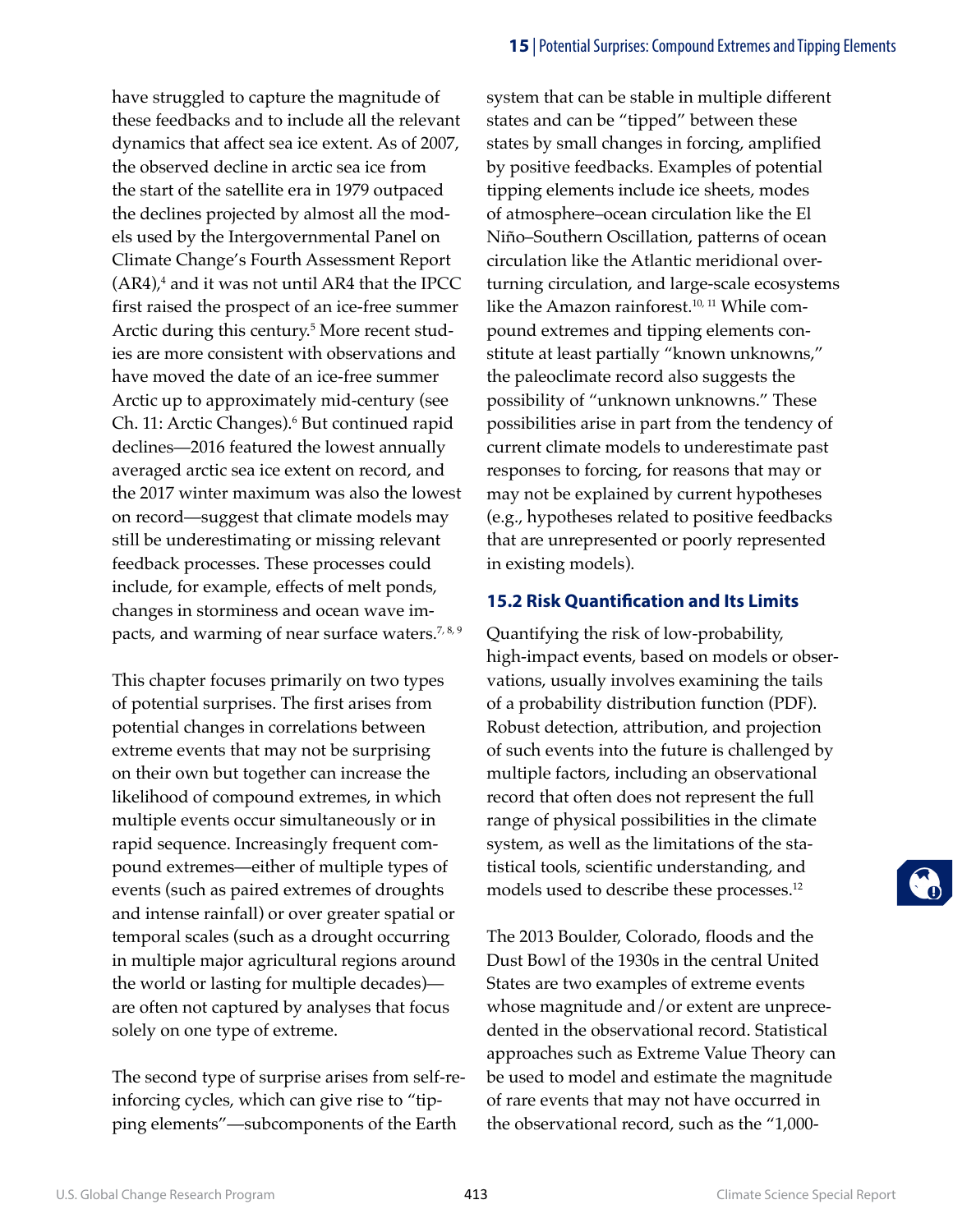year flood event" (i.e., a flood event with a 0.1% chance of occurrence in any given year) (e.g., Smith 198713). While useful for many applications, these are not physical models: they are statistical models that are typically based on the assumption that observed patterns of natural variability (that is, the sample from which the models derive their statistics) are both valid and stationary beyond the observational period. Extremely rare events can also be assessed based upon paleoclimate records and physical modeling. In the paleoclimatic record, numerous abrupt changes have occurred since the last deglaciation, many larger than those recorded in the instrumental record. For example, tree ring records of drought in the western United States show abrupt, long-lasting megadroughts that were similar to but more intense and longer-lasting than the 1930s Dust Bowl.<sup>14</sup>

Since models are based on physics rather than observational data, they are not inherently constrained to any given time period or set of physical conditions. They have been used to study the Earth in the distant past and even the climate of other planets (e.g., Lunt et al. 2012;<sup>15</sup> Navarro et al. 2014<sup>16</sup>). Looking to the future, thousands of years' worth of simulations can be generated and explored to characterize small-probability, high-risk extreme events, as well as correlated extremes (see Section 15.3). However, the likelihood that such model events represent real risks is limited by well-known uncertainties in climate modeling related to parameterizations, model resolution, and limits to scientific understanding (Ch. 4: Projections). For example, conventional convective parameterizations in global climate models systematically underestimate extreme precipitation.<sup>17</sup> In addition, models often do not accurately capture or even include the processes, such as permafrost feedbacks, by which abrupt, non-reversible change may occur (see Section 15.4). An analysis focusing

on physical climate predictions over the last 20 years found a tendency for scientific assessments such as those of the IPCC to under-predict rather than over-predict changes that were subsequently observed.18

### **15.3 Compound Extremes**

An important aspect of surprise is the potential for compound extreme events. These can be events that occur at the same time or in sequence (such as consecutive floods in the same region) and in the same geographic location or at multiple locations within a given country or around the world (such as the 2009 Australian floods and wildfires). They may consist of multiple extreme events or of events that by themselves may not be extreme but together produce a multi-event occurrence (such as a heat wave accompanied by drought $19$ ). It is possible for the net impact of these events to be less than the sum of the individual events if their effects cancel each other out. For example, increasing  $CO<sub>2</sub>$  concentrations and acceleration of the hydrological cycle may mitigate the future impact of extremes in gross primary productivity that currently impact the carbon cycle.20 However, from a risk perspective, the primary concern relates to compound extremes with additive or even multiplicative effects.

Some areas are susceptible to multiple types of extreme events that can occur simultaneously. For example, certain regions are susceptible to both flooding from coastal storms and riverine flooding from snow melt, and a compound event would be the occurrence of both simultaneously. Compound events can also result from shared forcing factors, including natural cycles like the El Niño–Southern Oscillation (ENSO); large-scale circulation patterns, such as the ridge observed during the 2011–2017 California drought (e.g., Swain et al. 2016<sup>21</sup>; see also Ch. 8: Droughts, Floods, and Wildfires); or relatively greater regional sensitivity

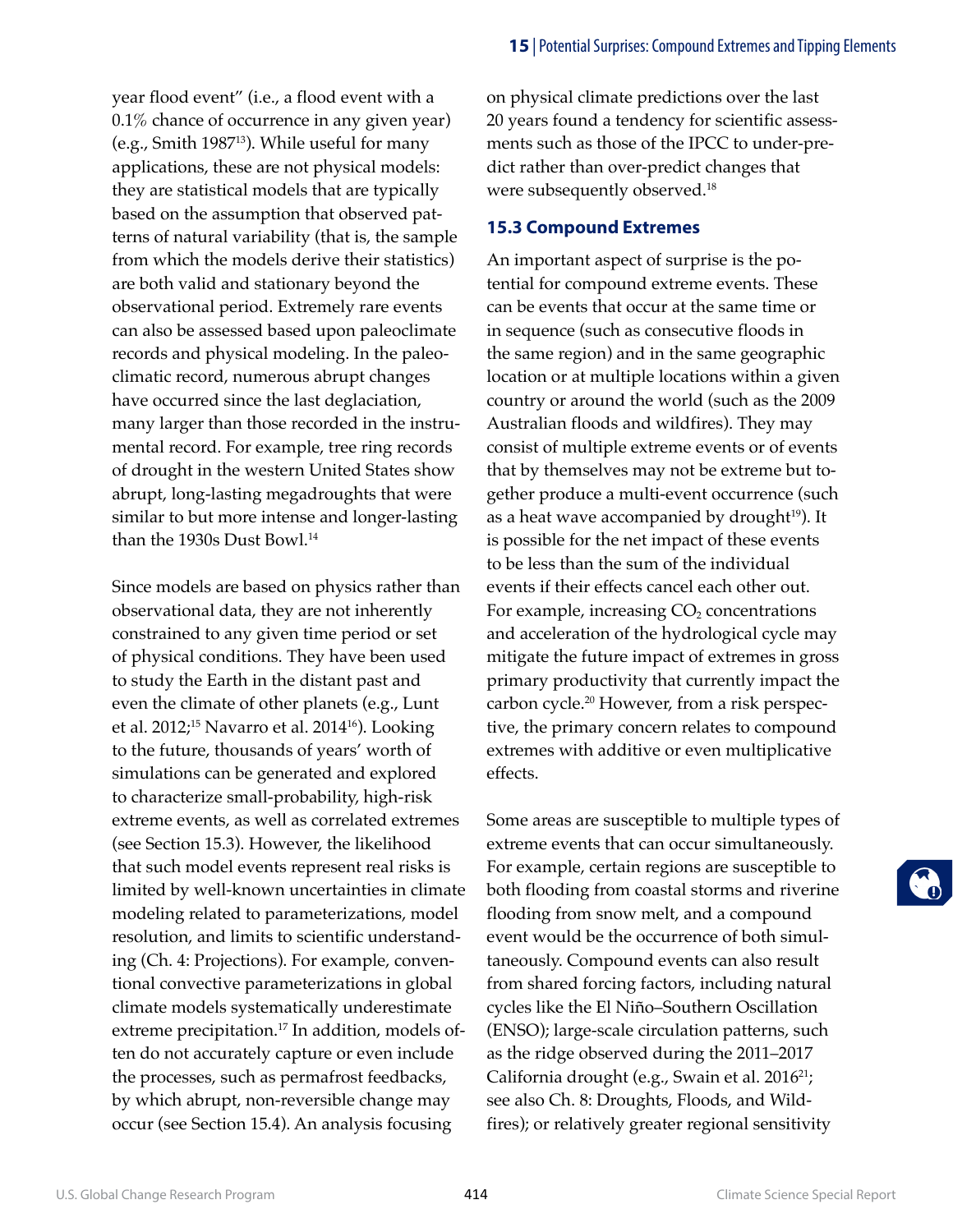to global change, as may occur in "hot spots" such as the western United States.<sup>22</sup> Finally, compound events can result from mutually reinforcing cycles between individual events, such as the relationship between drought and heat, linked through soil moisture and evaporation, in water-limited areas.<sup>23</sup>

In a changing climate, the probability of compound events can be altered if there is an underlying trend in conditions such as mean temperature, precipitation, or sea level that alters the baseline conditions or vulnerability of a region. It can also be altered if there is a change in the frequency or intensity of individual extreme events relative to the changing mean (for example, stronger storm surges, more frequent heat waves, or heavier precipitation events).

The occurrence of warm/dry and warm/ wet conditions is discussed extensively in the literature; at the global scale, these conditions have increased since the 1950s,<sup>24</sup> and analysis of NOAA's billion-dollar disasters illustrates the correlation between temperature and precipitation extremes during the costliest climate and weather events since 1980 (Figure 15.1, right). In the future, hot summers will become more frequent, and although it is not always clear for every region whether drought frequency will change, droughts in already dry regions, such as the southwestern United States, are likely to be more intense in a warmer world due to faster evaporation and associated surface drying.25, 26, 27 For other regions, however, the picture is not as clear. Recent examples of heat/drought events (in the southern Great Plains in 2011 or in California, 2012–2016) have highlighted the inadequacy of traditional univariate risk assessment methods.28 Yet a bivariate analysis for the contiguous United States of precipitation deficits and positive temperature anomalies finds no significant trend in the last 30 years.<sup>29</sup>

Another compound event frequently discussed in the literature is the increase in wildfire risk resulting from the combined effects of high precipitation variability (wet seasons followed by dry), elevated temperature, and low humidity. If followed by heavy rain, wildfires can in turn increase the risk of landslides and erosion. They can also radically increase emissions of greenhouse gases, as demonstrated by the amount of carbon dioxide produced by the Fort McMurray fires of May 2016—more than 10% of Canada's annual emissions.

A third example of a compound event involves flooding arising from wet conditions due to precipitation or to snowmelt, which could be exacerbated by warm temperatures. These wet conditions lead to high groundwater levels, saturated soils, and/or elevated river flows, which can increase the risk of flooding associated with a given storm days or even months later.<sup>23</sup>

Compound events may surprise in two ways. The first is if known types of compound events recur, but are stronger, longer-lasting, and/or more widespread than those experienced in the observational record or projected by model simulations for the future. One example would be simultaneous drought events in different agricultural regions across the country, or even around the world, that challenge the ability of human systems to provide adequate affordable food. Regions that lack the ability to adapt would be most vulnerable to this risk (e.g., Fraser et al. 2013<sup>30</sup>). Another example would be the concurrent and more severe heavy precipitation events that have occurred in the U.S. Midwest in recent years. After record insurance payouts following the events, in 2014 several insurance companies, led by Farmers Insurance, sued the city of Chicago and surrounding counties for failing to adequately prepare for the impacts of a changing climate. Although the suit was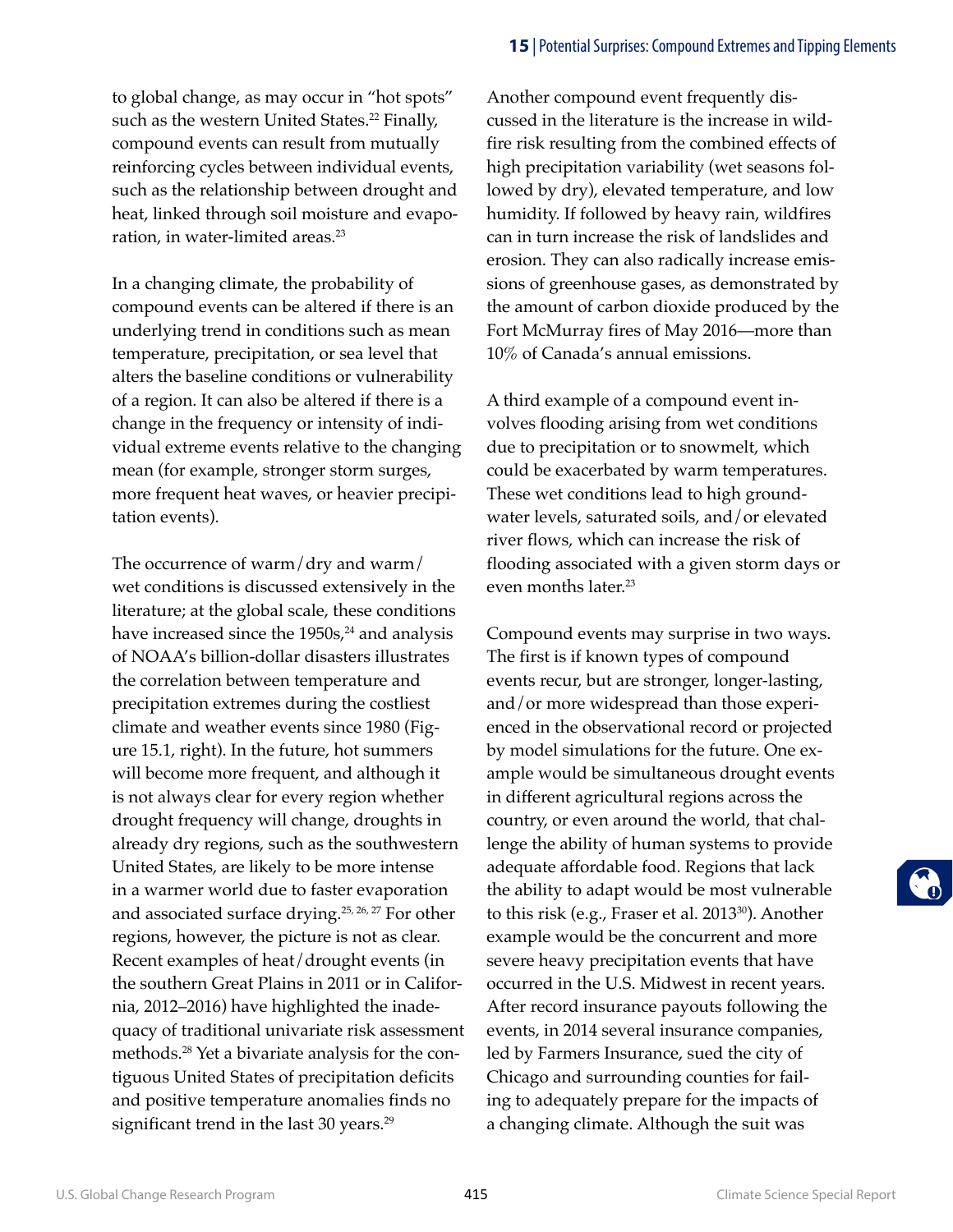dropped later that same year, their point was made: in some regions of the United States, the insurance industry is not able to cope with the increasing frequency and/or concurrence of certain types of extreme events.

The second way in which compound events could surprise would be the emergence of new types of compound events not observed in the historical record or predicted by model simulations, due to model limitations (in terms of both their spatial resolution as well as their ability to explicitly resolve the physical processes that would result in such compound events), an increase in the frequency of such events from human-induced climate change, or both. An example is Hurricane Sandy, where sea level rise, anomalously high ocean temperatures, and high tides combined to strengthen both the storm and the magnitude of the associated storm surge.<sup>31</sup> At the same time, a blocking ridge over Greenland—a feature whose strength and frequency may be related to both Greenland surface melt and reduced summer sea ice in the Arctic (see also Ch. 11: Arctic Changes)<sup>32</sup>—redirected the storm inland to what was, coincidentally, an exceptionally high-exposure location.



**Figure 15.1:** (left) Potential climatic tipping elements affecting the Americas (Figure source: adapted from Lenton et al. 200810). (right) Wildfire and drought events from the NOAA Billion Dollar Weather Events list (1980–2016), and associated temperature and precipitation anomalies. Dot size scales with the magnitude of impact, as reflected by the cost of the event. These high-impact events occur preferentially under hot, dry conditions.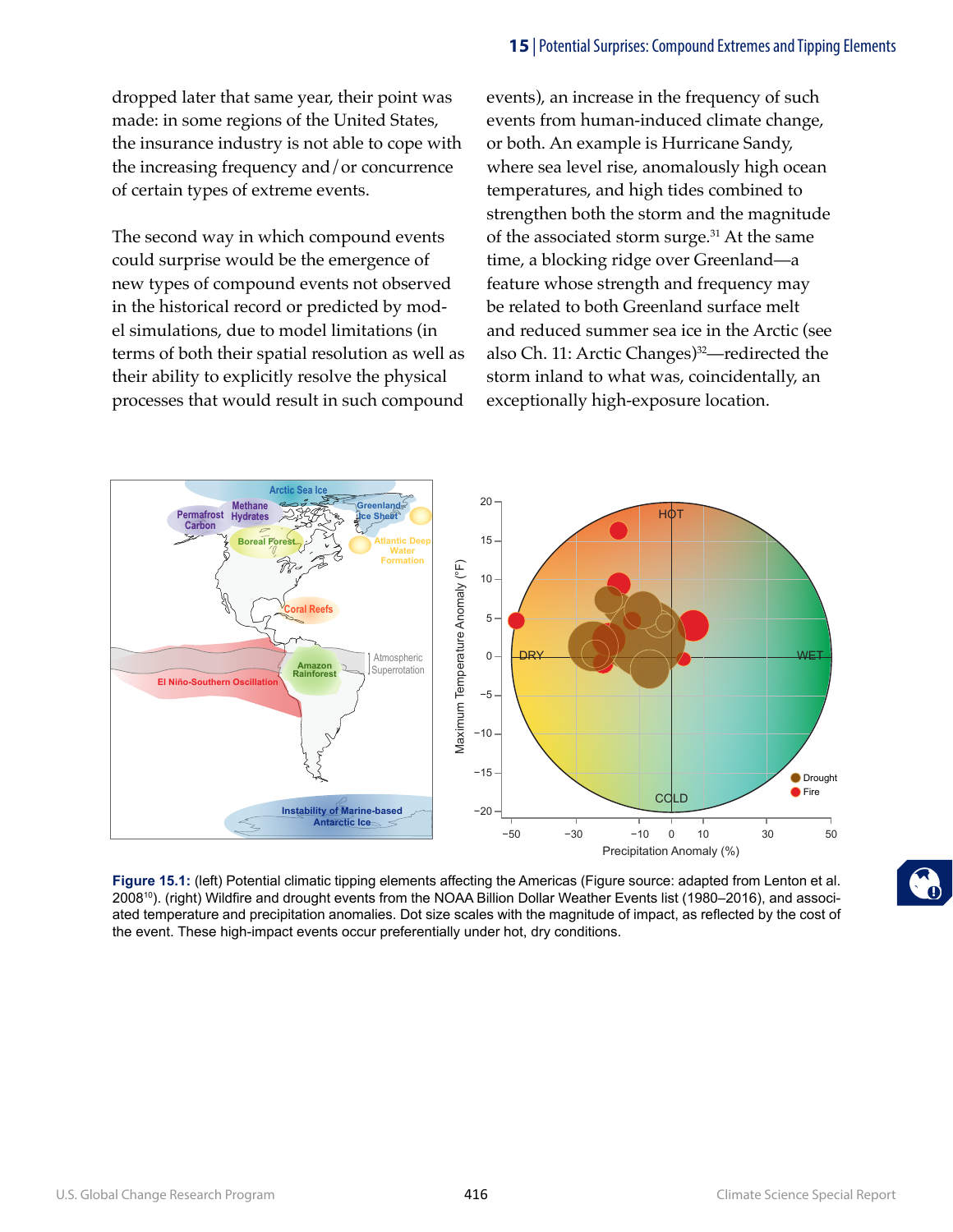# **15.4 Climatic Tipping Elements**

Different parts of the Earth system exhibit *critical thresholds*, sometimes called "tipping points" (e.g., Lenton et al. 2008;<sup>10</sup> Collins et al. 2013;<sup>25</sup> NRC 2013;<sup>33</sup> Kopp et al. 2016<sup>11</sup>). These parts, known as *tipping elements*, have the potential to enter into self-amplifying cycles that commit them to shifting from their current state into a new state: for example, from one in which the summer Arctic Ocean is covered by ice, to one in which it is ice-free. In some potential tipping elements, these state shifts occur abruptly; in others, the commitment to a state shift may occur rapidly, but the state shift itself may take decades, centuries, or even millennia to play out. Often the forcing that commits a tipping element to a shift in state is unknown. Sometimes, it is even unclear whether a proposed tipping element actually exhibits tipping behavior. Through a combination of physical modeling, paleoclimate observations, and expert elicitations, scientists have identified a number of possible tipping elements in atmosphere–ocean circulation, the cryosphere, the carbon cycle, and ecosystems (Figure 15.1, left; Table 15.1).

#### Table 15.1: Potential tipping elements (adapted from Kopp et al. 2016<sup>11</sup>).

| <b>Candidate Climatic</b><br><b>Tipping Element</b>   | <b>State Shift</b>                                    | <b>Main Impact Pathways</b>                                                            |
|-------------------------------------------------------|-------------------------------------------------------|----------------------------------------------------------------------------------------|
| Atmosphere-ocean<br>circulation                       |                                                       |                                                                                        |
| Atlantic meridional<br>overturning<br>circulation     | Major reduction in strength                           | Regional temperature and precipitation; global<br>mean temperature; regional sea level |
| El Niño-Southern<br>Oscillation                       | Increase in amplitude                                 | Regional temperature and precipitation                                                 |
| Equatorial<br>atmospheric<br>superrotation            | Initiation                                            | Cloud cover; climate sensitivity                                                       |
| <b>Regional North</b><br>Atlantic Ocean<br>convection | Major reduction in strength                           | Regional temperature and precipitation                                                 |
| Cryosphere                                            |                                                       |                                                                                        |
| Antarctic Ice Sheet                                   | Major decrease in ice volume                          | Sea level; albedo; freshwater forcing on ocean<br>circulation                          |
| Arctic sea ice                                        | Major decrease in summertime<br>and/or perennial area | Regional temperature and precipitation; albe-<br>do                                    |
| <b>Greenland Ice Sheet</b>                            | Major decrease in ice volume                          | Sea level; albedo; freshwater forcing on ocean<br>circulation                          |
| Carbon cycle                                          |                                                       |                                                                                        |
| Methane hydrates                                      | Massive release of carbon                             | Greenhouse gas emissions                                                               |
| Permafrost carbon                                     | Massive release of carbon                             | Greenhouse gas emissions                                                               |
| Ecosystem                                             |                                                       |                                                                                        |
| Amazon rainforest                                     | Dieback, transition to grasslands                     | Greenhouse gas emissions; biodiversity                                                 |
| <b>Boreal forest</b>                                  | Dieback, transition to grasslands                     | Greenhouse gas emissions; albedo; biodiversity                                         |
| Coral reefs                                           | Die-off                                               | Biodiversity                                                                           |

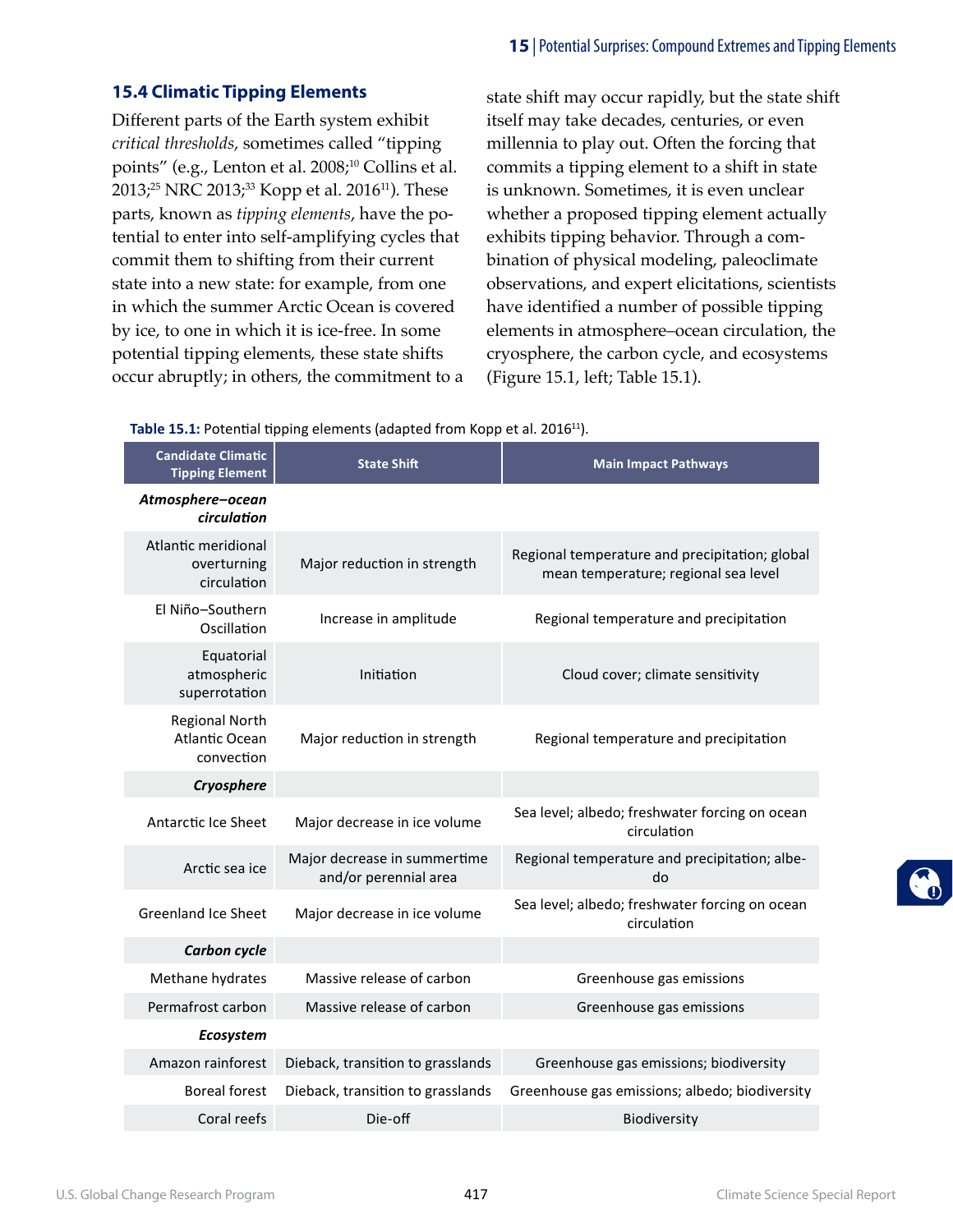One important tipping element is the Atlantic meridional overturning circulation (AMOC), a major component of global ocean circulation. Driven by the sinking of cold, dense water in the North Atlantic near Greenland, its strength is projected to decrease with warming due to freshwater input from increased precipitation, glacial melt, and melt of the Greenland Ice Sheet (see also discussion in Ch. 11: Arctic Changes).34 A decrease in AMOC strength is probable and may already be culpable for the "warming hole" observed in the North Atlantic, $34, 35$  although it is still unclear whether this decrease represents a forced change or internal variability.36 Given sufficient freshwater input, there is even the possibility of complete AMOC collapse. Most models do not predict such a collapse in the 21st century, $33$  although one study that used observations to bias-correct climate model simulations found that CO<sub>2</sub> concentrations of 700 ppm led to a AMOC collapse within 300 years.<sup>37</sup>

A slowing or collapse of the AMOC would have several consequences for the United States. A decrease in AMOC strength would accelerate sea level rise off the northeastern United States,<sup>38</sup> while a full collapse could result in as much as approximately 1.6 feet (0.5 m) of regional sea level rise, $39, 40$  as well as a cooling of approximately  $0^{\circ}$ –4°F ( $0^{\circ}$ –2°C) over the country.37, 41 These changes would occur in addition to preexisting global and regional sea level and temperature change. A slowdown of the AMOC would also lead to a reduction of ocean carbon dioxide uptake, and thus an acceleration of global-scale warming.42

Another tipping element is the atmospheric–oceanic circulation of the equatorial Pacific that, through a set of feedbacks, drives the state shifts of the El Niño–Southern Oscillation. This is an example of a tipping element that already shifts on a sub-decadal, interannual timescale,

primarily in response to internal noise. Climate model experiments suggest that warming will reduce the threshold needed to trigger extremely strong El Niño and La Niña events.<sup>43,</sup> 44 As evident from recent El Niño and La Niña events, such a shift would negatively impact many regions and sectors across the United States (for more on ENSO impacts, see Ch. 5: Circulation and Variability).

A third potential tipping element is arctic sea ice, which may exhibit abrupt state shifts into summer ice-free or year-round ice-free states.45, 46 As discussed above, climate models have historically underestimated the rate of arctic sea ice loss. This is likely due to insufficient representation of critical positive feedbacks in models. Such feedbacks could include: greater high-latitude storminess and ocean wave penetration as sea ice declines; more northerly incursions of warm air and water; melting associated with increasing water vapor; loss of multiyear ice; and albedo decreases on the sea ice surface (e.g., Schröder et al. 2014;<sup>7</sup> Asplin et al. 2012;<sup>8</sup> Perovich et al. 20089 ). At the same time, however, the point at which the threshold for an abrupt shift would be crossed also depends on the role of natural variability in a changing system; the relative importance of potential stabilizing negative feedbacks, such as more efficient heat transfer from the ocean to the atmosphere in fall and winter as sea declines; and how sea ice in other seasons, as well as the climate system more generally, responds once the first "icefree" summer occurs (e.g., Ding et al.  $2017^{47}$ ). It is also possible that summer sea ice may not abruptly collapse, but instead respond in a manner proportional to the increase in temperature.48, 49, 50, 51 Moreover, an abrupt decrease in winter sea ice may result simply as the gradual warming of Arctic Ocean causes it to cross a critical temperature for ice formation, rather than from self-reinforcing cycles.<sup>52</sup>

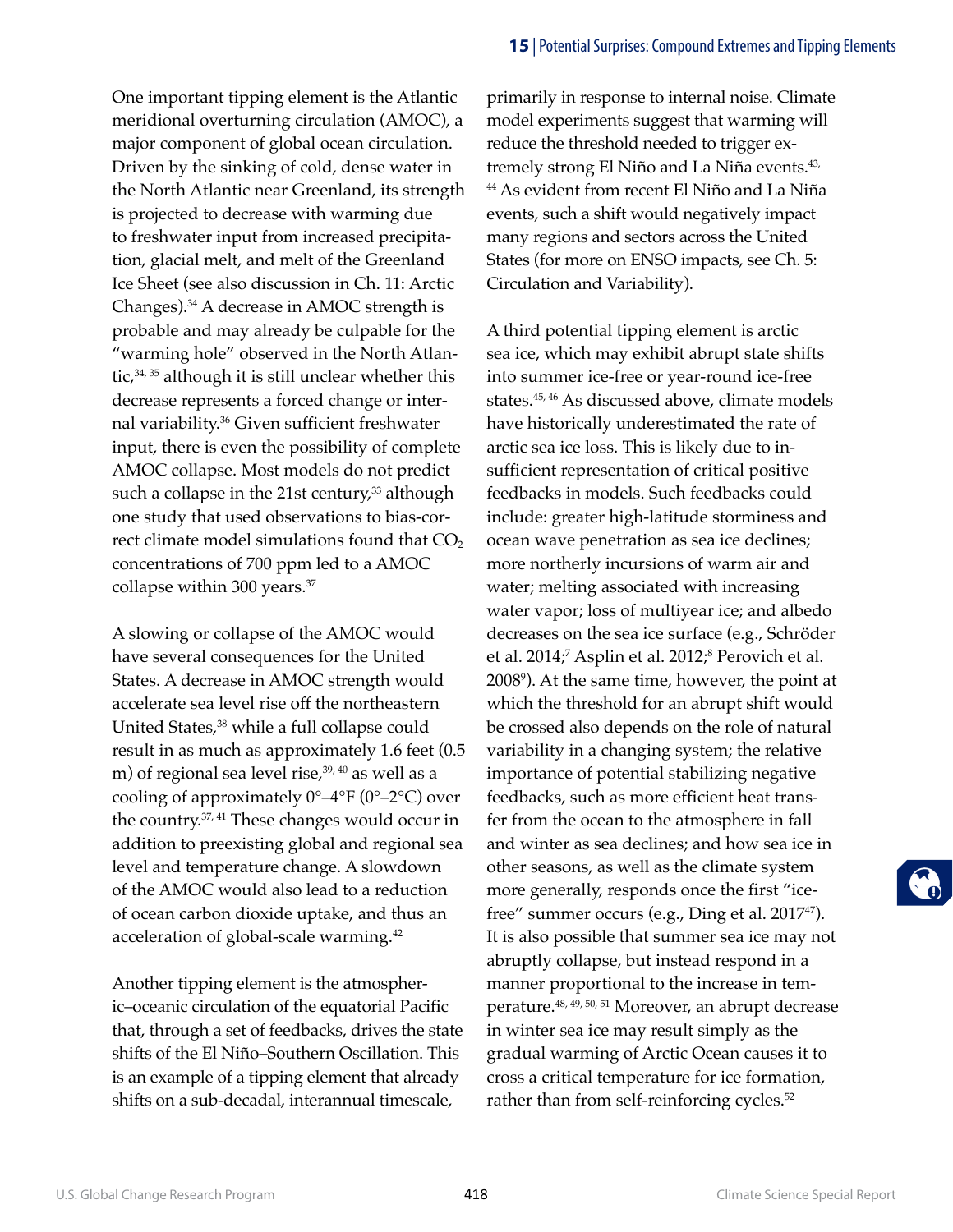Two possible tipping elements in the carbon cycle also lie in the Arctic. The first is buried in the permafrost, which contains an estimated 1,300–1,600 GtC (see also Ch. 11: Arctic Changes).53 As the Arctic warms, about 5–15% is estimated to be vulnerable to release in this century.53 Locally, the heat produced by the decomposition of organic carbon could serve as a positive feedback, accelerating carbon release.54 However, the release of permafrost carbon, as well as whether that carbon is initially released as  $CO<sub>2</sub>$  or as the more potent greenhouse gas  $CH_4$ , is limited by many factors, including the freeze–thaw cycle, the rate with which heat diffuses into the permafrost, the potential for organisms to cycle permafrost carbon into new biomass, and oxygen availability. Though the release of permafrost carbon would probably not be fast enough to trigger a runaway self-amplifying cycle leading to a permafrost-free Arctic, $53$  it still has the potential to significantly amplify both local and global warming, reduce the budget of human-caused  $CO<sub>2</sub>$  emissions consistent with global temperature targets, and drive continued warming even if human-caused emissions stopped altogether.<sup>55, 56</sup>

The second possible arctic carbon cycle tipping element is the reservoir of methane hydrates frozen into the sediments of continental shelves of the Arctic Ocean (see also Ch. 11: Arctic Changes). There is an estimated 500 to 3,000 GtC in methane hydrates, $57,58,59$  with a most recent estimate of 1,800 GtC (equivalently, 2,400 Gt CH<sub>4</sub>).<sup>60</sup> If released as methane rather than  $CO<sub>2</sub>$ , this would be equivalent to about  $82,000$  Gt CO<sub>2</sub> using a global warming potential of 34.<sup>61</sup> While the existence of this reservoir has been known and discussed for several decades (e.g., Kvenvolden 1988<sup>62</sup>), only recently has it been hypothesized that warming bottom water temperatures may destabilize the hydrates over timescales shorter than millennia, leading to their release into the water column and eventually the atmosphere (e.g., Archer 2007;<sup>57</sup> Kretschmer et al. 2015<sup>63</sup>). Recent measurements of the release of methane from these sediments in summer find that, while methane hydrates on the continental shelf and upper slope are undergoing dissociation, the resulting emissions are not reaching the ocean surface in sufficient quantity to affect the atmospheric methane budget significantly, if at all.60, 64 Estimates of plausible hydrate releases to the atmosphere over the next century are only a fraction of present-day anthropogenic methane emissions.<sup>60, 63, 65</sup>

These estimates of future emissions from permafrost and hydrates, however, neglect the possibility that humans may insert themselves into the physical feedback systems. With an estimated 53% of global fossil fuel reserves in the Arctic becoming increasingly accessible in a warmer world,<sup>66</sup> the risks associated with this carbon being extracted and burned, further exacerbating the influence of humans on global climate, are evident.<sup>67, 68</sup> Of less concern but still relevant, arctic ocean waters themselves are a source of methane, which could increase as sea ice decreases.<sup>69</sup>

The Antarctic and Greenland Ice Sheets are clear tipping elements. The Greenland Ice Sheet exhibits multiple stable states as a result of feedbacks involving the elevation of the ice sheet, atmosphere-ocean-sea ice dynamics, and albedo.<sup>70, 71, 72, 73</sup> At least one study suggests that warming of  $2.9^{\circ}F(1.6^{\circ}C)$  above a preindustrial baseline could commit Greenland to an 85% reduction in ice volume and a 20 foot (6 m) contribution to global mean sea level over millennia.<sup>71</sup> One 10,000-year modeling study<sup>74</sup> suggests that following the higher RCP8.5 scenario (see Ch. 4: Projections) over the 21st century would lead to complete loss of the Greenland Ice Sheet over 6,000 years.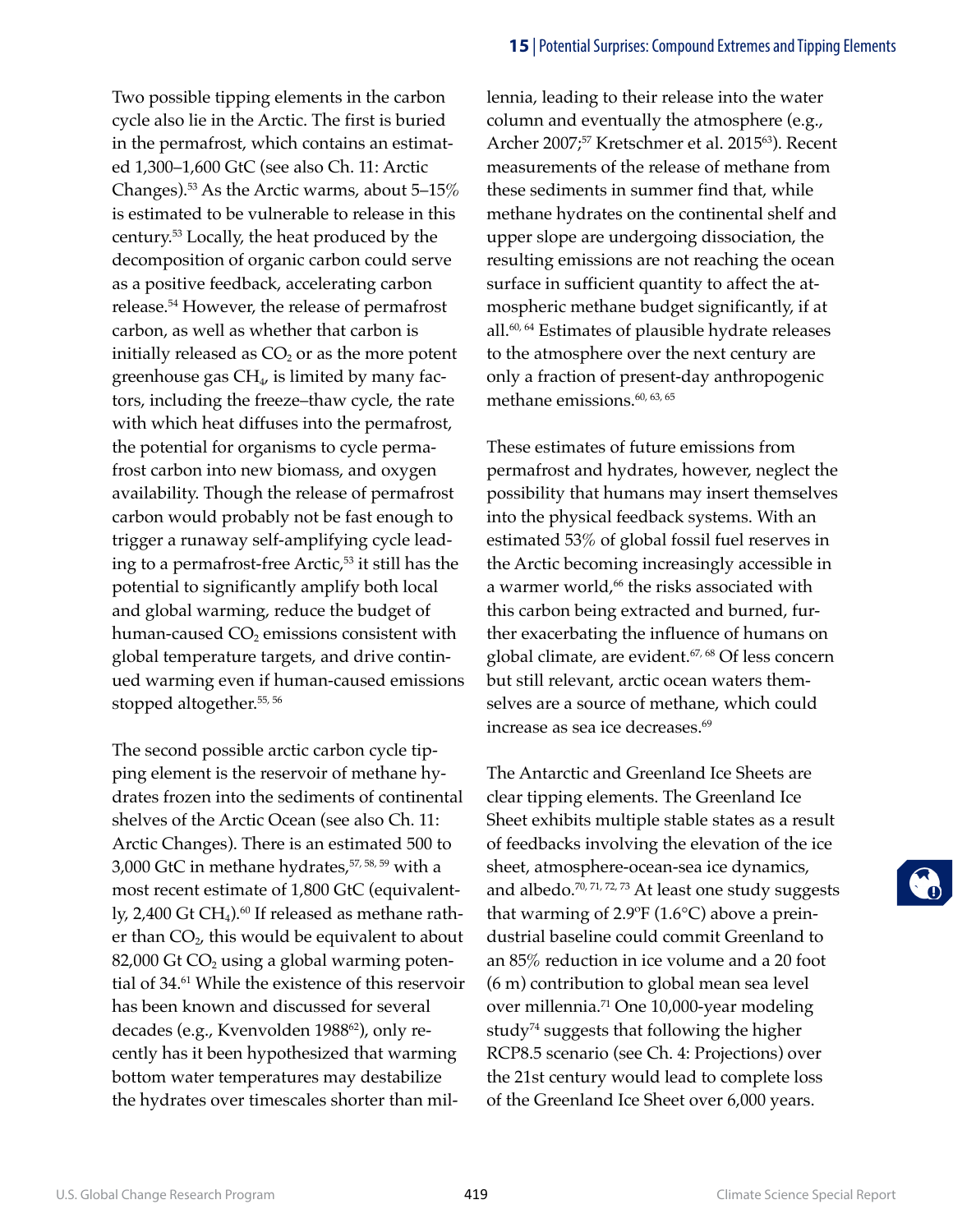In Antarctica, the amount of ice that sits on bedrock below sea level is enough to raise global mean sea level by  $75.5$  feet  $(23 \text{ m})$ .<sup>75</sup> This ice is vulnerable to collapse over centuries to millennia due to a range of feedbacks involving ocean-ice sheet-bedrock interactions.74, 76, 77, 78, 79, 80 Observational evidence suggests that ice dynamics already in progress have committed the planet to as much as 3.9 feet (1.2 m) worth of sea level rise from the West Antarctic Ice Sheet alone, although that amount is projected to occur over the course of many centuries.<sup>81,</sup> <sup>82</sup> Plausible physical modeling indicates that, under the higher RCP8.5 scenario, Antarctic ice could contribute 3.3 feet (1 m) or more to global mean sea level over the remainder of this century, $83$  with some authors arguing that rates of change could be even faster.<sup>84</sup> Over 10,000 years, one modeling study suggests that 3.6°F (2°C) of sustained warming could lead to about 70 feet (25 m) of global mean sea level rise from Antarctica alone.74

Finally, tipping elements also exist in largescale ecosystems. For example, boreal forests such as those in southern Alaska may expand northward in response to arctic warming. Because forests are darker than the tundra they replace, their expansion amplifies regional warming, which in turn accelerates their expansion.<sup>85</sup> As another example, coral reef ecosystems, such as those in Florida, are maintained by stabilizing ecological feedbacks among corals, coralline red algae, and grazing fish and invertebrates. However, these stabilizing feedbacks can be undermined by warming, increased risk of bleaching events, spread of disease, and ocean acidification, leading to abrupt reef collapse.<sup>86</sup> More generally, many ecosystems can undergo rapid regime shifts in response to a range of stressors, including climate change (e.g., Scheffer et al. 2001;<sup>87</sup> Folke et al. 200488).

# **15.5 Paleoclimatic Hints of Additional Potential Surprises**

The paleoclimatic record provides evidence for additional state shifts whose driving mechanisms are as yet poorly understood. As mentioned, global climate models tend to underestimate both the magnitude of global mean warming in response to higher  $CO<sub>2</sub>$ levels as well as its amplification at high latitudes, compared to reconstructions of temperature and  $CO<sub>2</sub>$  from the geological record. Three case studies—all periods well predating the first appearance of *Homo sapiens* around  $200,000$  years ago<sup>89</sup>—illustrate the limitations of current scientific understanding in capturing the full range of self-reinforcing cycles that operate within the Earth system, particularly over millennial time scales.

The first of these, the late Pliocene, occurred about 3.6 to 2.6 million years ago. Climate model simulations for this period systematically underestimate warming north of  $30^{\circ}$ N.<sup>90</sup> During the second of these, the middle Miocene (about 17–14.5 million years ago), models also fail to simultaneously replicate global mean temperature—estimated from proxies to be approximately  $14^{\circ} \pm 4^{\circ}F (8^{\circ} \pm 2^{\circ}C)$ warmer than preindustrial—and the approximately 40% reduction in the pole-to-equator temperature gradient relative to today.<sup>91</sup> Although about one-third of the global mean temperature increase during the Miocene can be attributed to changes in geography and vegetation, geological proxies indicate  $CO<sub>2</sub>$ concentrations of around 400 ppm, <sup>91, 92</sup> similar to today. This suggests the possibility of as yet unmodeled feedbacks, perhaps related to a significant change in the vertical distribution of heat in the tropical ocean.<sup>93</sup>

The last of these case studies, the early Eocene, occurred about 56–48 million years ago. This period is characterized by the absence of permanent land ice,  $CO<sub>2</sub>$  concentrations peaking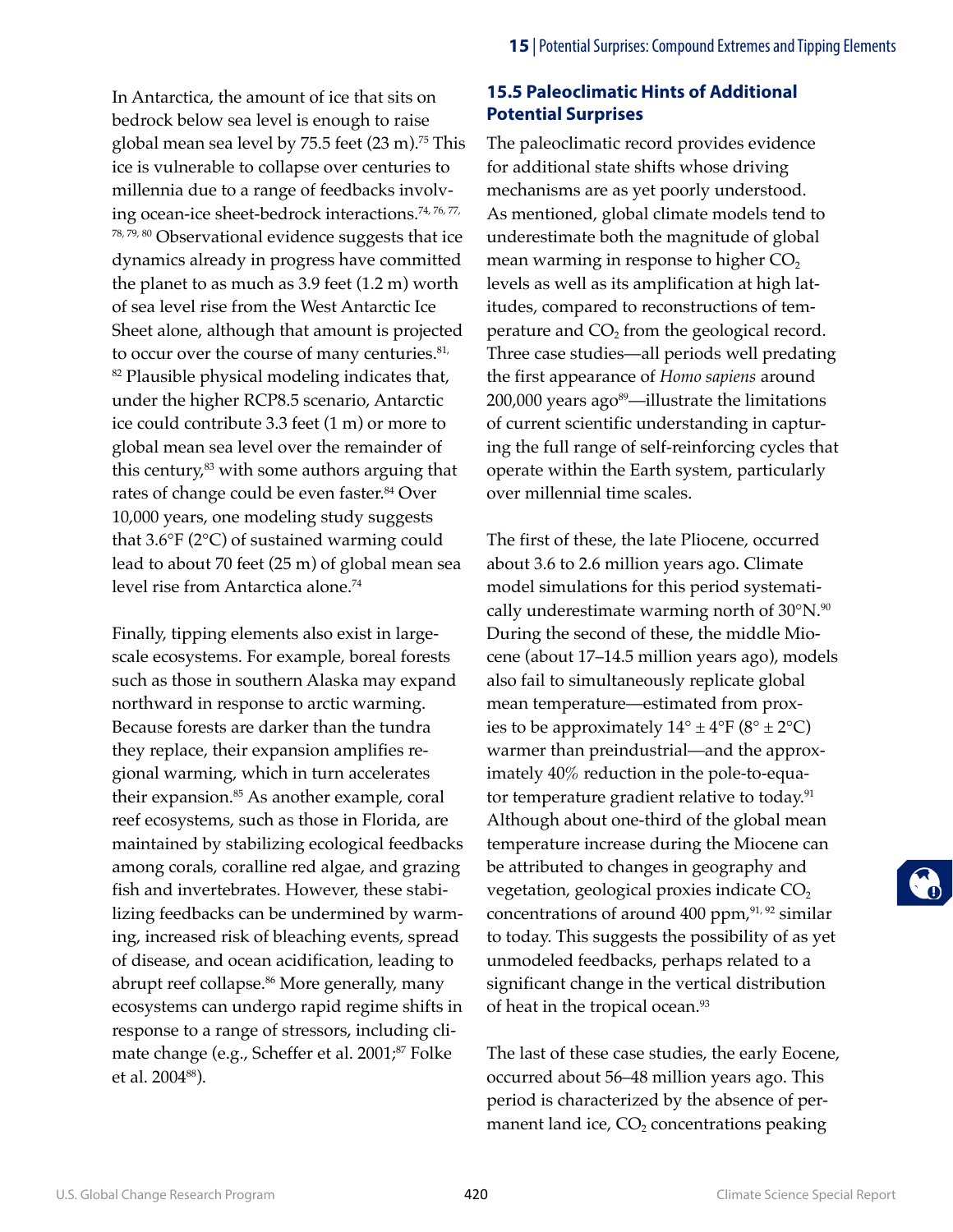around  $1,400 \pm 470$  ppm, <sup>94</sup> and global temperatures about  $25^{\circ}F \pm 5^{\circ}F (14^{\circ}C \pm 3^{\circ}C)$  warmer than the preindustrial.<sup>95</sup> Like the late Pliocene and the middle Miocene, this period also exhibits about half the pole-to-equator temperature gradient of today.15, 96 About one-third of the temperature difference is attributable to changes in geography, vegetation, and ice sheet coverage.<sup>95</sup> However, to reproduce both the elevated global mean temperature and the reduced pole-to-equator temperature gradient, climate models would require  $CO<sub>2</sub>$  concentrations that exceed those indicated by the proxy record by two to five times<sup>15</sup>—suggesting once again the presence of as yet poorly understood processes and feedbacks.

One possible explanation for this discrepancy is a planetary state shift that, above a particular  $CO<sub>2</sub>$  threshold, leads to a significant increase in the sensitivity of the climate to  $CO<sub>2</sub>$ . Paleo-data for the last 800,000 years suggest a gradual increase in climate sensitivity with global mean temperature over glacial-interglacial cycles, 97, 98 although these results are based on a time period with  $CO<sub>2</sub>$  concentrations lower than today. At higher  $CO<sub>2</sub>$  levels, one modeling study<sup>95</sup> suggests that an abrupt change in atmospheric circulation (the onset of equatorial atmospheric superrotation) between  $1,120$  and  $2,240$  ppm  $CO<sub>2</sub>$  could lead to a reduction in cloudiness and an approximate doubling of climate sensitivity. However, the critical threshold for such a transition is poorly constrained. If it occurred in the past at a lower  $CO<sub>2</sub>$  level, it might explain the Eocene discrepancy and potentially also the Miocene discrepancy: but in that case, it could also pose a plausible threat within the 21st century under the higher RCP8.5 scenario.

Regardless of the particular mechanism, the systematic paleoclimatic model-data mismatch for past warm climates suggests that climate models are omitting at least one, and probably more, processes crucial to future warming, especially in polar regions. For this reason, future changes outside the range projected by climate models cannot be ruled out, and climate models are more likely to underestimate than to overestimate the amount of long-term future change.

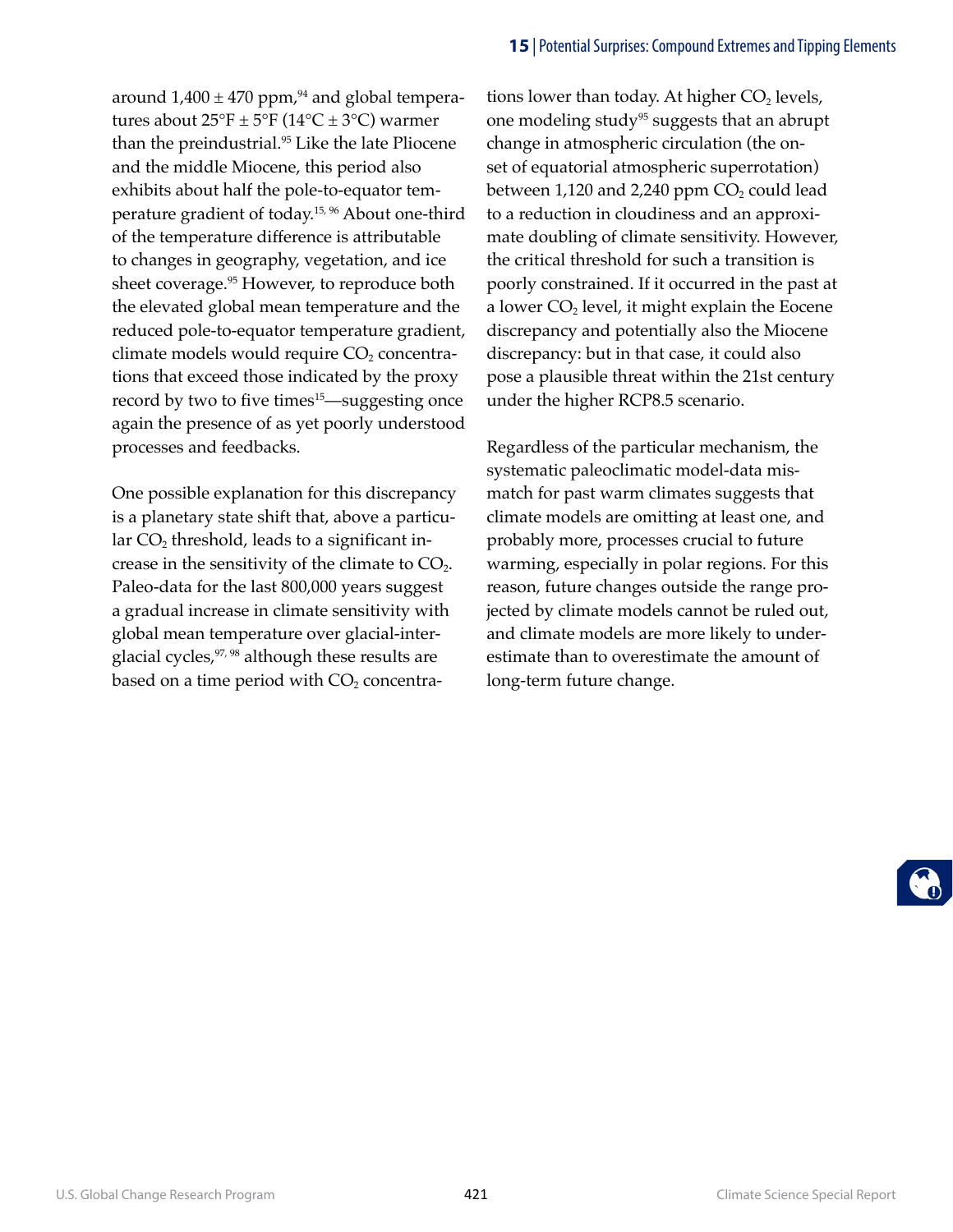# **TRACEABLE ACCOUNTS**

### **Key Finding 1**

Positive feedbacks (self-reinforcing cycles) within the climate system have the potential to accelerate human-induced climate change and even shift the Earth's climate system, in part or in whole, into new states that are very different from those experienced in the recent past (for example, ones with greatly diminished ice sheets or different large-scale patterns of atmosphere or ocean circulation). Some feedbacks and potential state shifts can be modeled and quantified; others can be modeled or identified but not quantified; and some are probably still unknown. (*Very high confidence* in the potential for state shifts and in the incompleteness of knowledge about feedbacks and potential state shifts).

### **Description of evidence base**

This key finding is based on a large body of scientific literature recently summarized by Lenton et al.,<sup>10</sup> NRC,<sup>33</sup> and Kopp et al.<sup>11</sup> As NRC $33$  (page vii) states, "A study of Earth's climate history suggests the inevitability of 'tipping points'—thresholds beyond which major and rapid changes occur when crossed—that lead to abrupt changes in the climate system" and (page xi), "Can all tipping points be foreseen? Probably not. Some will have no precursors, or may be triggered by naturally occurring variability in the climate system. Some will be difficult to detect, clearly visible only after they have been crossed and an abrupt change becomes inevitable." As IPCC AR5 WG1 Chapter 12, section 12.5.5<sup>25</sup> further states, "A number of components or phenomena within the Earth system have been proposed as potentially possessing critical thresholds (sometimes referred to as tipping points) beyond which abrupt or nonlinear transitions to a different state ensues." Collins et al.<sup>25</sup> further summarizes critical thresholds that can be modeled and others that can only be identified.

#### **Major uncertainties**

The largest uncertainties are 1) whether proposed tipping elements actually undergo critical transitions; 2) the magnitude and timing of forcing that will be required to initiate critical transitions in tipping elements; 3) the speed of the transition once it has been triggered; 4) the characteristics of the new state that results from such transition; and 5) the potential for new tipping elements to exist that are yet unknown.

# **Assessment of confidence based on evidence and agreement, including short description of nature of evidence and level of agreement**

There is *very high confidence* in the likelihood of the existence of positive feedbacks, and the tipping elements statement is based on a large body of literature published over the last 25 years that draws from basic physics, observations, paleoclimate data, and modeling.

There is *very high confidence* that some feedbacks can be quantified, others are known but cannot be quantified, and others may yet exist that are currently unknown.

# **Summary sentence or paragraph that integrates the above information**

The key finding is based on NRC<sup>33</sup> and IPCC AR5 WG1 Chapter 12 section 12.5.5, $25$  which made a thorough assessment of the relevant literature.

### **Key Finding 2**

The physical and socioeconomic impacts of compound extreme events (such as simultaneous heat and drought, wildfires associated with hot and dry conditions, or flooding associated with high precipitation on top of snow or waterlogged ground) can be greater than the sum of the parts (*very high confidence*). Few analyses consider the spatial or temporal correlation between extreme events.

### **Description of evidence base**

This key finding is based on a large body of scientific literature summarized in the 2012 IPCC Special Report on Extremes.<sup>23</sup> The report's Summary for Policymakers (page 6) states, "exposure and vulnerability are key determinants of disaster risk and of impacts when risk is realized... extreme impacts on human, ecological, or physical systems can result from individual extreme weather or climate events. Extreme impacts can also result from non-extreme events where exposure and vulnerability are high or from a compounding of events or their impacts. For example, drought, coupled with extreme heat and low humidity, can increase the risk of wildfire."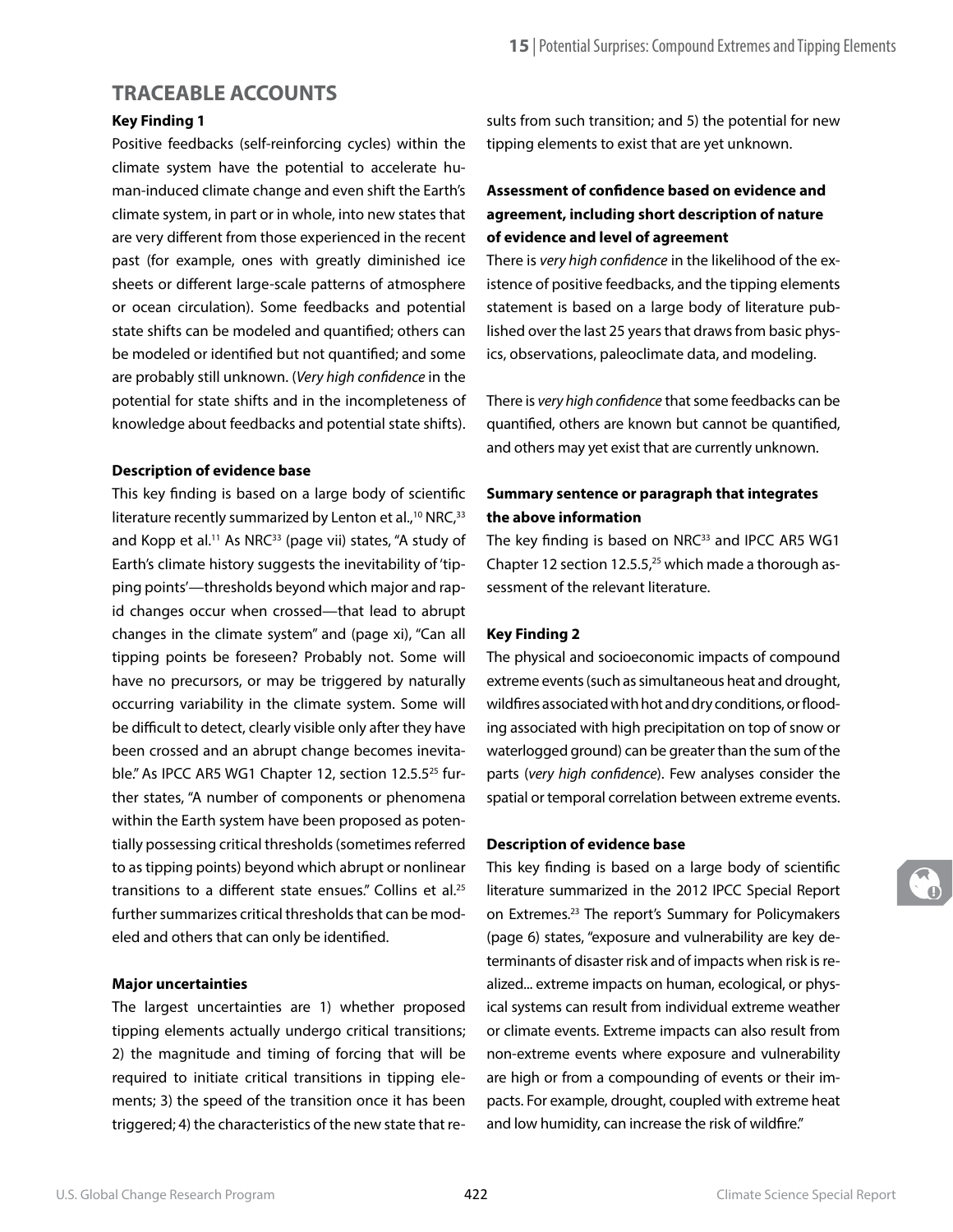#### **Major uncertainties**

The largest uncertainties are in the temporal congruence of the events and the compounding nature of their impacts.

# **Assessment of confidence based on evidence and agreement, including short description of nature of evidence and level of agreement**

There is *very high confidence* that the impacts of multiple events could exceed the sum of the impacts of events occurring individually.

### **Summary sentence or paragraph that integrates the above information**

The key finding is based on the 2012 IPCC SREX report, particularly section 3.1.3 on compound or multiple events, which presents a thorough assessment of the relevant literature.

#### **Key Finding 3**

While climate models incorporate important climate processes that can be well quantified, they do not include all of the processes that can contribute to feedbacks, compound extreme events, and abrupt and/or irreversible changes. For this reason, future changes outside the range projected by climate models cannot be ruled out (*very high confidence*). Moreover, the systematic tendency of climate models to underestimate temperature change during warm paleoclimates suggests that climate models are more likely to underestimate than to overestimate the amount of long-term future change (*medium confidence*).

#### **Description of evidence base**

This key finding is based on the conclusions of IPCC AR5 WG1, $99$  specifically Chapter  $9$ ;<sup>1</sup> the state of the art of global models is briefly summarized in Chapter 4: Projections of this report. The second half of this key finding is based upon the tendency of global climate models to underestimate, relative to geological reconstructions, the magnitude of both long-term global mean warming and the amplification of warming at high latitudes in past warm climates (e.g., Salzmann et al. 2013;<sup>90</sup> Goldner et al. 2014;<sup>91</sup> Caballeo and Huber 2013;<sup>95</sup> Lunt et al. 2012<sup>15</sup>).

#### **Major uncertainties**

The largest uncertainties are structural: are the models including all the important components and relationships necessary to model the feedbacks and if so, are these correctly represented in the models?

# **Assessment of confidence based on evidence and agreement, including short description of nature of evidence and level of agreement**

There is *very high confidence* that the models are incomplete representations of the real world; and there is *medium confidence* that their tendency is to under- rather than over-estimate the amount of long-term future change.

### **Summary sentence or paragraph that integrates the above information**

The key finding is based on the IPCC AR5 WG1 Chapter 9,<sup>1</sup> as well as systematic paleoclimatic model/data comparisons.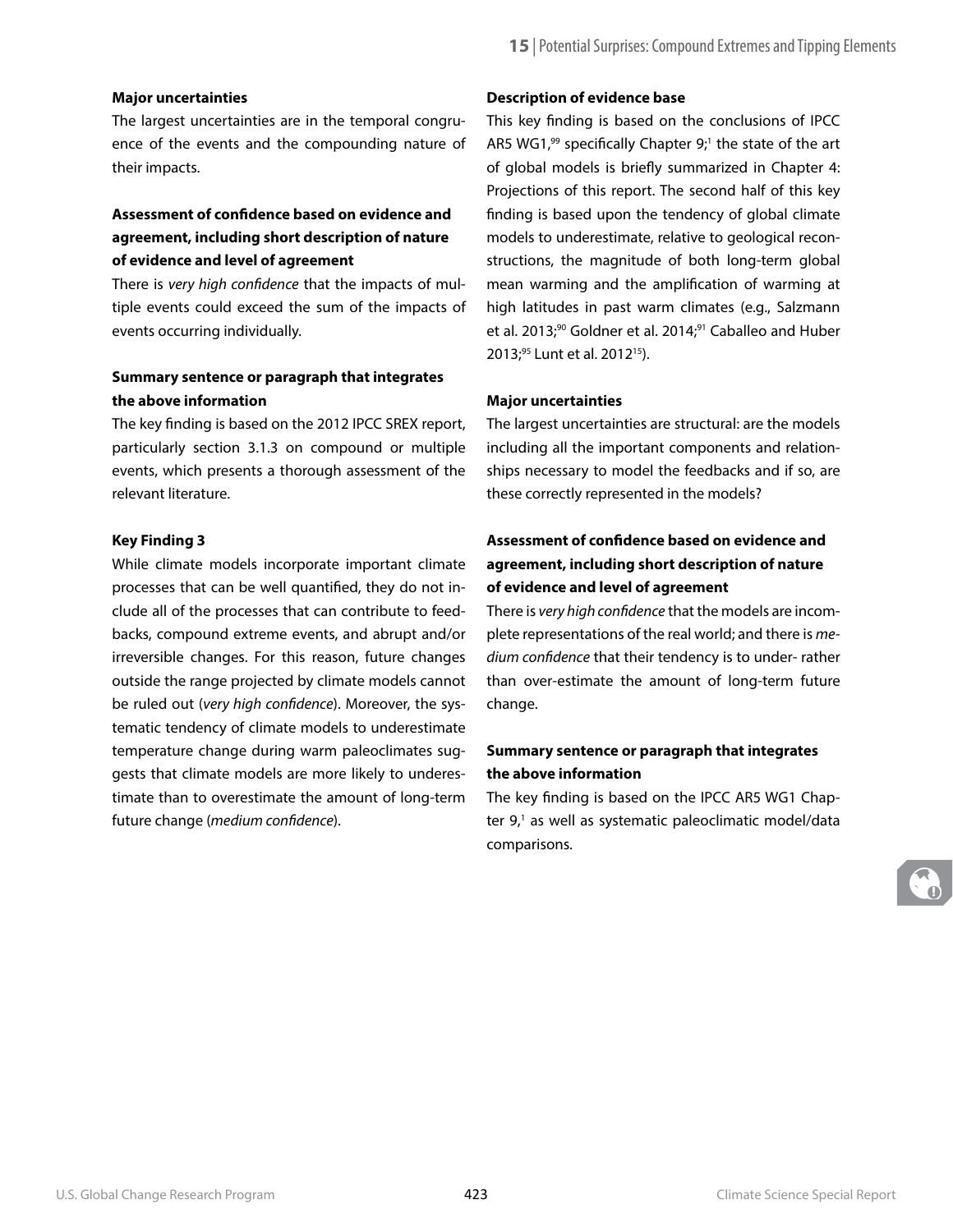### **REFERENCES**

- 1. Flato, G., J. Marotzke, B. Abiodun, P. Braconnot, S.C. Chou, W. Collins, P. Cox, F. Driouech, S. Emori, V. Eyring, C. Forest, P. Gleckler, E. Guilyardi, C. Jakob, V. Kattsov, C. Reason, and M. Rummukainen, 2013: Evaluation of climate models. *Climate Change 2013: The Physical Science Basis. Contribution of Working Group I to the Fifth Assessment Report of the Intergovernmental Panel on Climate Change*. Stocker, T.F., D. Qin, G.-K. Plattner, M. Tignor, S.K. Allen, J. Boschung, A. Nauels, Y. Xia, V. Bex, and P.M. Midgley, Eds. Cambridge University Press, Cambridge, United Kingdom and New York, NY, USA, 741–866. [http://www.](http://www.climatechange2013.org/report/full-report/) [climatechange2013.org/report/full-report/](http://www.climatechange2013.org/report/full-report/)
- 2. Molina, M.J. and F.S. Rowland, 1974: Stratospheric sink for chlorofluoromethanes: Chlorine atomc-atalysed destruction of ozone. *Nature,* **249**, 810-812. <http://dx.doi.org/10.1038/249810a0>
- 3. Farman, J.C., B.G. Gardiner, and J.D. Shanklin, 1985: Large losses of total ozone in Antarctica reveal seasonal ClOx/NOx interaction. *Nature,* **315**, 207-210. <http://dx.doi.org/10.1038/315207a0>
- 4. Stroeve, J., M.M. Holland, W. Meier, T. Scambos, and M. Serreze, 2007: Arctic sea ice decline: Faster than forecast. *Geophysical Research Letters,* **34**, L09501. <http://dx.doi.org/10.1029/2007GL029703>
- 5. Meehl, G.A., T.F. Stocker, W.D. Collins, P. Friedlingstein, A.T. Gaye, J.M. Gregory, A. Kitoh, R. Knutti, J.M. Murphy, A. Noda, S.C.B. Raper, I.G. Watterson, A.J. Weaver, and Z.-C. Zhao, 2007: Global Climate Projections. *Climate Change 2007: The Physical Science Basis. Contribution of Working Group I to the Fourth Assessment Report of the Intergovernmental Panel on Climate Change*. Solomon, S., D. Qin, M. Manning, Z. Chen, M. Marquis, K.B. Averyt, M. Tignor, and H.L. Miller, Eds. Cambridge University Press, Cambridge, United Kingdom and New York, NY, USA, 747-845.
- 6. Stroeve, J.C., V. Kattsov, A. Barrett, M. Serreze, T. Pavlova, M. Holland, and W.N. Meier, 2012: Trends in Arctic sea ice extent from CMIP5, CMIP3 and observations. *Geophysical Research Letters,* **39**, L16502. <http://dx.doi.org/10.1029/2012GL052676>
- 7. Schröder, D., D.L. Feltham, D. Flocco, and M. Tsamados, 2014: September Arctic sea-ice minimum predicted by spring melt-pond fraction. *Nature Climate Change,* **4**, 353-357. [http://dx.doi.org/10.1038/ncli](http://dx.doi.org/10.1038/nclimate2203)[mate2203](http://dx.doi.org/10.1038/nclimate2203)
- 8. Asplin, M.G., R. Galley, D.G. Barber, and S. Prinsenberg, 2012: Fracture of summer perennial sea ice by ocean swell as a result of Arctic storms. *Journal of Geophysical Research,* **117**, C06025. [http://dx.doi.](http://dx.doi.org/10.1029/2011JC007221) [org/10.1029/2011JC007221](http://dx.doi.org/10.1029/2011JC007221)
- Perovich, D.K., J.A. Richter-Menge, K.F. Jones, and B. Light, 2008: Sunlight, water, and ice: Extreme Arctic sea ice melt during the summer of 2007. *Geophysical Research Letters,* **35**, L11501. [http://dx.doi.](http://dx.doi.org/10.1029/2008GL034007) [org/10.1029/2008GL034007](http://dx.doi.org/10.1029/2008GL034007)
- 10. Lenton, T.M., H. Held, E. Kriegler, J.W. Hall, W. Lucht, S. Rahmstorf, and H.J. Schellnhuber, 2008: Tipping elements in the Earth's climate system. *Proceedings of the National Academy of Sciences,* **105**, 1786- 1793. <http://dx.doi.org/10.1073/pnas.0705414105>
- 11. Kopp, R.E., R.L. Shwom, G. Wagner, and J. Yuan, 2016: Tipping elements and climate–economic shocks: Pathways toward integrated assessment. *Earth's Future,* **4**, 346-372. [http://dx.doi.](http://dx.doi.org/10.1002/2016EF000362) [org/10.1002/2016EF000362](http://dx.doi.org/10.1002/2016EF000362)
- 12. Zwiers, F.W., L.V. Alexander, G.C. Hegerl, T.R. Knutson, J.P. Kossin, P. Naveau, N. Nicholls, C. Schär, S.I. Seneviratne, and X. Zhang, 2013: Climate extremes: Challenges in estimating and understanding recent changes in the frequency and intensity of extreme climate and weather events. *Climate Science for Serving Society: Research, Modeling and Prediction Priorities*. Asrar, G.R. and J.W. Hurrell, Eds. Springer Netherlands, Dordrecht, 339-389. [http://dx.doi.org/10.1007/978-](http://dx.doi.org/10.1007/978-94-007-6692-1_13) [94-007-6692-1\\_13](http://dx.doi.org/10.1007/978-94-007-6692-1_13)
- 13. Smith, J.A., 1987: Estimating the upper tail of flood frequency distributions. *Water Resources Research,* **23**, 1657-1666. [http://dx.doi.org/10.1029/](http://dx.doi.org/10.1029/WR023i008p01657) [WR023i008p01657](http://dx.doi.org/10.1029/WR023i008p01657)
- 14. Woodhouse, C.A. and J.T. Overpeck, 1998: 2000 years of drought variability in the central United States. *Bulletin of the American Meteorological Society,* **79**, 2693- 2714. [http://dx.doi.org/10.1175/1520-0477\(1998\)07](http://journals.ametsoc.org/doi/abs/10.1175/1520-0477%281998%29079%3C2693%3AYODVIT%3E2.0.CO%3B2) [9<2693:YODVIT>2.0.CO;2](http://journals.ametsoc.org/doi/abs/10.1175/1520-0477%281998%29079%3C2693%3AYODVIT%3E2.0.CO%3B2)
- 15. Lunt, D.J., T. Dunkley Jones, M. Heinemann, M. Huber, A. LeGrande, A. Winguth, C. Loptson, J. Marotzke, C.D. Roberts, J. Tindall, P. Valdes, and C. Winguth, 2012: A model–data comparison for a multi-model ensemble of early Eocene atmosphere–ocean simulations: EoMIP. *Climate of the Past,* **8**, 1717-1736. [http://](http://dx.doi.org/10.5194/cp-8-1717-2012) [dx.doi.org/10.5194/cp-8-1717-2012](http://dx.doi.org/10.5194/cp-8-1717-2012)
- 16. Navarro, T., J.B. Madeleine, F. Forget, A. Spiga, E. Millour, F. Montmessin, and A. Määttänen, 2014: Global climate modeling of the Martian water cycle with improved microphysics and radiatively active water ice clouds. *Journal of Geophysical Research Planets,* **119**, 1479-1495. <http://dx.doi.org/10.1002/2013JE004550>
- 17. Kang, I.-S., Y.-M. Yang, and W.-K. Tao, 2015: GCMs with implicit and explicit representation of cloud microphysics for simulation of extreme precipitation frequency. *Climate Dynamics,* **45**, 325-335. [http://dx.](http://dx.doi.org/10.1007/s00382-014-2376-1) [doi.org/10.1007/s00382-014-2376-1](http://dx.doi.org/10.1007/s00382-014-2376-1)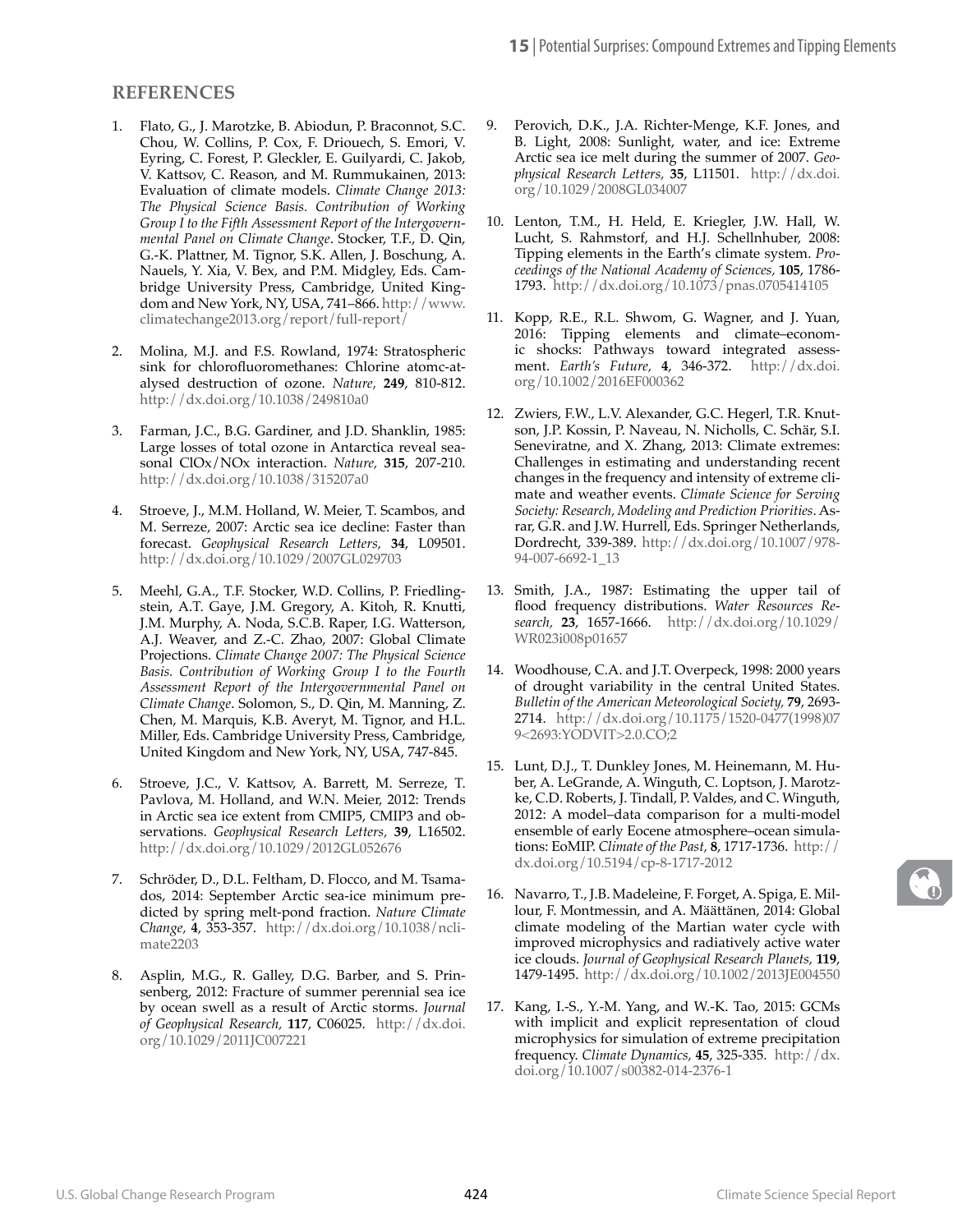- 18. Brysse, K., N. Oreskes, J. O'Reilly, and M. Oppenheimer, 2013: Climate change prediction: Erring on the side of least drama? *Global Environmental Change,* **23**, 327-337. [http://dx.doi.org/10.1016/j.gloenv](http://dx.doi.org/10.1016/j.gloenvcha.2012.10.008)[cha.2012.10.008](http://dx.doi.org/10.1016/j.gloenvcha.2012.10.008)
- 19. Quarantelli, E.L., 1986: Disaster Crisis Management. University of Delaware, Newark, DE. 10 pp. [http://](http://udspace.udel.edu/handle/19716/487) [udspace.udel.edu/handle/19716/487](http://udspace.udel.edu/handle/19716/487)
- 20. Zscheischler, J., M. Reichstein, J. vonButtlar, M. Mu, J.T. Randerson, and M.D. Mahecha, 2014: Carbon cycle extremes during the 21st century in CMIP5 models: Future evolution and attribution to climatic drivers. *Geophysical Research Letters,* **41**, 8853-8861. <http://dx.doi.org/10.1002/2014GL062409>
- 21. Swain, D.L., D.E. Horton, D. Singh, and N.S. Diffenbaugh, 2016: Trends in atmospheric patterns conducive to seasonal precipitation and temperature extremes in California. *Science Advances,* **2**, e1501344. <http://dx.doi.org/10.1126/sciadv.1501344>
- 22. Diffenbaugh, N.S. and F. Giorgi, 2012: Climate change hotspots in the CMIP5 global climate model ensemble. *Climatic Change,* **114**, 813-822. [http://dx.](http://dx.doi.org/10.1007/s10584-012-0570-x) [doi.org/10.1007/s10584-012-0570-x](http://dx.doi.org/10.1007/s10584-012-0570-x)
- 23. IPCC, 2012: Managing the Risks of Extreme Events and Disasters to Advance Climate Change Adaptation. A Special Report of Working Groups I and II of the Intergovernmental Panel on Climate Change. Field, C.B., V. Barros, T.F. Stocker, D. Qin, D.J. Dokken, K.L. Ebi, M.D. Mastrandrea, K.J. Mach, G.-K. Plattner, S.K. Allen, M. Tignor, and P.M. Midgley (Eds.). Cambridge University Press, Cambridge, UK and New York, NY. 582 pp. [https://www.ipcc.ch/](https://www.ipcc.ch/pdf/special-reports/srex/SREX_Full_Report.pdf) [pdf/special-reports/srex/SREX\\_Full\\_Report.pdf](https://www.ipcc.ch/pdf/special-reports/srex/SREX_Full_Report.pdf)
- 24. Hao, Z., A. AghaKouchak, and T.J. Phillips, 2013: Changes in concurrent monthly precipitation and temperature extremes. *Environmental Research Letters,* **8**, 034014. [http://dx.doi.org/10.1088/1748-](http://dx.doi.org/10.1088/1748-9326/8/3/034014) [9326/8/3/034014](http://dx.doi.org/10.1088/1748-9326/8/3/034014)
- 25. Collins, M., R. Knutti, J. Arblaster, J.-L. Dufresne, T. Fichefet, P. Friedlingstein, X. Gao, W.J. Gutowski, T. Johns, G. Krinner, M. Shongwe, C. Tebaldi, A.J. Weaver, and M. Wehner, 2013: Long-term climate change: Projections, commitments and irreversibility. *Climate Change 2013: The Physical Science Basis. Contribution of Working Group I to the Fifth Assessment Report of the Intergovernmental Panel on Climate Change*. Stocker, T.F., D. Qin, G.-K. Plattner, M. Tignor, S.K. Allen, J. Boschung, A. Nauels, Y. Xia, V. Bex, and P.M. Midgley, Eds. Cambridge University Press, Cambridge, United Kingdom and New York, NY, USA, 1029–1136. [http://www.climatechange2013.org/re](http://www.climatechange2013.org/report/full-report/)[port/full-report/](http://www.climatechange2013.org/report/full-report/)
- 26. Trenberth, K.E., A. Dai, G. van der Schrier, P.D. Jones, J. Barichivich, K.R. Briffa, and J. Sheffield, 2014: Global warming and changes in drought. *Nature Climate Change,* **4**, 17-22. [http://dx.doi.org/10.1038/ncli](http://dx.doi.org/10.1038/nclimate2067)[mate2067](http://dx.doi.org/10.1038/nclimate2067)
- 27. Cook, B.I., T.R. Ault, and J.E. Smerdon, 2015: Unprecedented 21st century drought risk in the American Southwest and Central Plains. *Science Advances,* **1**, e1400082.<http://dx.doi.org/10.1126/sciadv.1400082>
- 28. AghaKouchak, A., L. Cheng, O. Mazdiyasni, and A. Farahmand, 2014: Global warming and changes in risk of concurrent climate extremes: Insights from the 2014 California drought. *Geophysical Research Letters,* **41**, 8847-8852. [http://dx.doi.](http://dx.doi.org/10.1002/2014GL062308) [org/10.1002/2014GL062308](http://dx.doi.org/10.1002/2014GL062308)
- 29. Serinaldi, F., 2016: Can we tell more than we can know? The limits of bivariate drought analyses in the United States. *Stochastic Environmental Research and Risk Assessment,* **30**, 1691-1704. [http://dx.doi.](http://dx.doi.org/10.1007/s00477-015-1124-3) [org/10.1007/s00477-015-1124-3](http://dx.doi.org/10.1007/s00477-015-1124-3)
- 30. Fraser, E.D.G., E. Simelton, M. Termansen, S.N. Gosling, and A. South, 2013: "Vulnerability hotspots": Integrating socio-economic and hydrological models to identify where cereal production may decline in the future due to climate change induced drought. *Agricultural and Forest Meteorology,* **170**, 195-205. [http://](http://dx.doi.org/10.1016/j.agrformet.2012.04.008) [dx.doi.org/10.1016/j.agrformet.2012.04.008](http://dx.doi.org/10.1016/j.agrformet.2012.04.008)
- 31. Reed, A.J., M.E. Mann, K.A. Emanuel, N. Lin, B.P. Horton, A.C. Kemp, and J.P. Donnelly, 2015: Increased threat of tropical cyclones and coastal flooding to New York City during the anthropogenic era. *Proceedings of the National Academy of Sciences,* **112**, 12610- 12615. <http://dx.doi.org/10.1073/pnas.1513127112>
- 32. Liu, J., Z. Chen, J. Francis, M. Song, T. Mote, and Y. Hu, 2016: Has Arctic sea ice loss contributed to increased surface melting of the Greenland Ice Sheet? *Journal of Climate,* **29**, 3373-3386. [http://dx.doi.](http://dx.doi.org/10.1175/JCLI-D-15-0391.1) [org/10.1175/JCLI-D-15-0391.1](http://dx.doi.org/10.1175/JCLI-D-15-0391.1)
- 33. NRC, 2013: *Abrupt Impacts of Climate Change: Anticipating Surprises*. The National Academies Press, Washington, DC, 222 pp. [http://dx.doi.](http://dx.doi.org/10.17226/18373) [org/10.17226/18373](http://dx.doi.org/10.17226/18373)
- 34. Rahmstorf, S., J.E. Box, G. Feulner, M.E. Mann, A. Robinson, S. Rutherford, and E.J. Schaffernicht, 2015: Exceptional twentieth-century slowdown in Atlantic Ocean overturning circulation. *Nature Climate Change,* **5**, 475-480. [http://dx.doi.org/10.1038/ncli](http://dx.doi.org/10.1038/nclimate2554)[mate2554](http://dx.doi.org/10.1038/nclimate2554)
- 35. Drijfhout, S., G.J.v. Oldenborgh, and A. Cimatoribus, 2012: Is a decline of AMOC causing the warming hole above the North Atlantic in observed and modeled warming patterns? *Journal of Climate,* **25**, 8373-8379. <http://dx.doi.org/10.1175/jcli-d-12-00490.1>
- 36. Cheng, J., Z. Liu, S. Zhang, W. Liu, L. Dong, P. Liu, and H. Li, 2016: Reduced interdecadal variability of Atlantic Meridional Overturning Circulation under global warming. *Proceedings of the National Academy of Sciences,* **113**, 3175-3178. [http://dx.doi.org/10.1073/](http://dx.doi.org/10.1073/pnas.1519827113) [pnas.1519827113](http://dx.doi.org/10.1073/pnas.1519827113)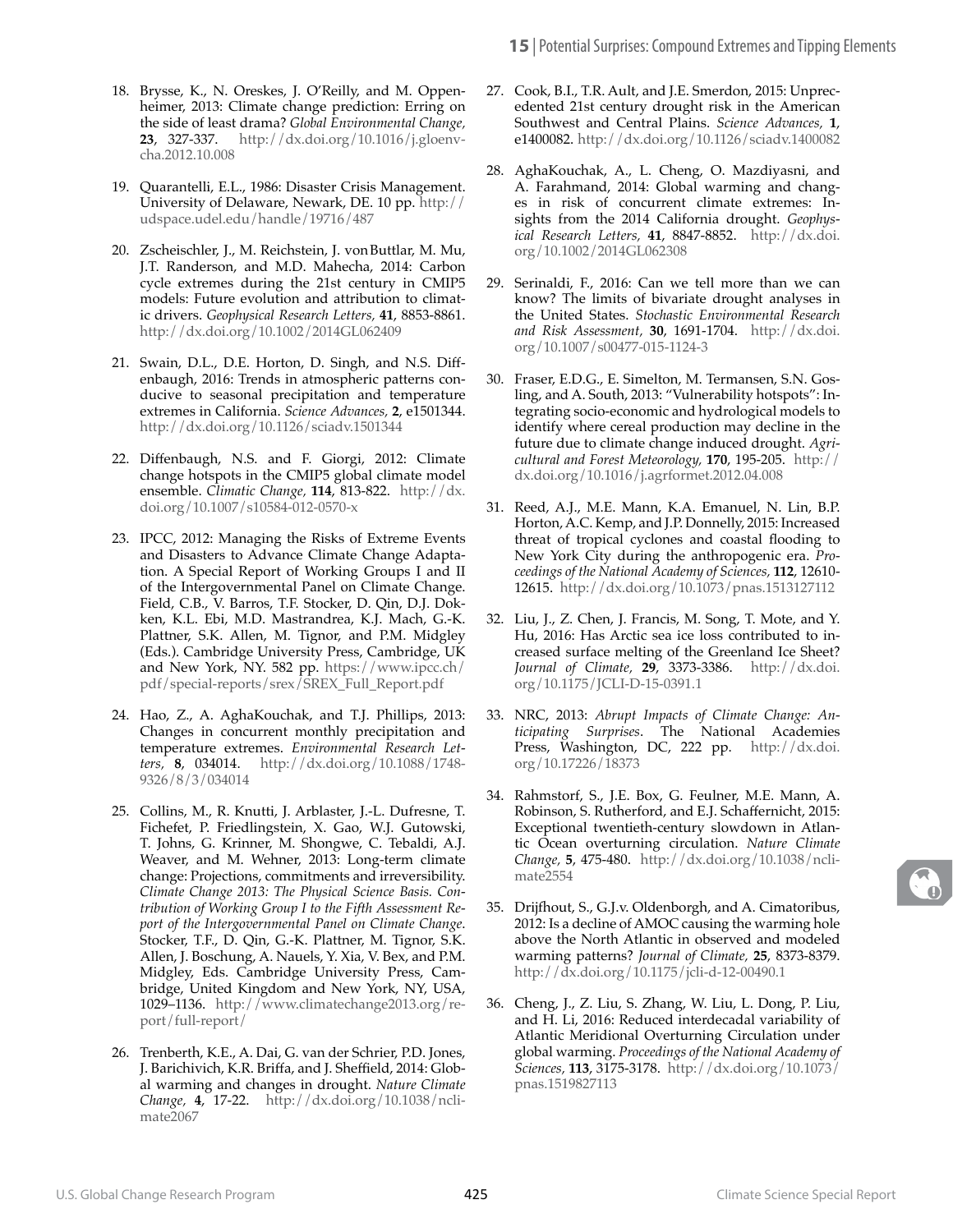- 37. Liu, W., S.-P. Xie, Z. Liu, and J. Zhu, 2017: Overlooked possibility of a collapsed Atlantic Meridional Overturning Circulation in warming climate. *Science Advances,* **3**, e1601666. [http://dx.doi.org/10.1126/](http://dx.doi.org/10.1126/sciadv.1601666) [sciadv.1601666](http://dx.doi.org/10.1126/sciadv.1601666)
- 38. Yin, J. and P.B. Goddard, 2013: Oceanic control of sea level rise patterns along the East Coast of the United States. *Geophysical Research Letters,* **40**, 5514-5520. <http://dx.doi.org/10.1002/2013GL057992>
- 39. Gregory, J.M. and J.A. Lowe, 2000: Predictions of global and regional sea-level rise using AOG-CMs with and without flux adjustment. *Geophysical Research Letters,* **27**, 3069-3072. [http://dx.doi.](http://dx.doi.org/10.1029/1999GL011228) [org/10.1029/1999GL011228](http://dx.doi.org/10.1029/1999GL011228)
- 40. Levermann, A., A. Griesel, M. Hofmann, M. Montoya, and S. Rahmstorf, 2005: Dynamic sea level changes following changes in the thermohaline circulation. *Climate Dynamics,* **24**, 347-354. [http://dx.](http://dx.doi.org/10.1007/s00382-004-0505-y) [doi.org/10.1007/s00382-004-0505-y](http://dx.doi.org/10.1007/s00382-004-0505-y)
- 41. Jackson, L.C., R. Kahana, T. Graham, M.A. Ringer, T. Woollings, J.V. Mecking, and R.A. Wood, 2015: Global and European climate impacts of a slowdown of the AMOC in a high resolution GCM. *Climate Dynamics,* **45**, 3299-3316. [http://dx.doi.org/10.1007/](http://dx.doi.org/10.1007/s00382-015-2540-2) [s00382-015-2540-2](http://dx.doi.org/10.1007/s00382-015-2540-2)
- 42. Pérez, F.F., H. Mercier, M. Vazquez-Rodriguez, P. Lherminier, A. Velo, P.C. Pardo, G. Roson, and A.F. Rios, 2013: Atlantic Ocean  $CO<sub>2</sub>$  uptake reduced by weakening of the meridional overturning circulation. *Nature Geoscience,* **6**, 146-152. [http://dx.doi.](http://dx.doi.org/10.1038/ngeo1680) [org/10.1038/ngeo1680](http://dx.doi.org/10.1038/ngeo1680)
- 43. Cai, W., S. Borlace, M. Lengaigne, P. van Rensch, M. Collins, G. Vecchi, A. Timmermann, A. Santoso, M.J. McPhaden, L. Wu, M.H. England, G. Wang, E. Guilyardi, and F.-F. Jin, 2014: Increasing frequency of extreme El Niño events due to greenhouse warming. *Nature Climate Change,* **4**, 111-116. [http://dx.doi.](http://dx.doi.org/10.1038/nclimate2100) [org/10.1038/nclimate2100](http://dx.doi.org/10.1038/nclimate2100)
- 44. Cai, W., G. Wang, A. Santoso, M.J. McPhaden, L. Wu, F.-F. Jin, A. Timmermann, M. Collins, G. Vecchi, M. Lengaigne, M.H. England, D. Dommenget, K. Takahashi, and E. Guilyardi, 2015: Increased frequency of extreme La Niña events under greenhouse warming. *Nature Climate Change,* **5**, 132-137. [http://dx.doi.](http://dx.doi.org/10.1038/nclimate2492) [org/10.1038/nclimate2492](http://dx.doi.org/10.1038/nclimate2492)
- 45. Lindsay, R.W. and J. Zhang, 2005: The thinning of Arctic sea ice, 1988–2003: Have we passed a tipping point? *Journal of Climate,* **18**, 4879-4894. [http://dx.](http://dx.doi.org/10.1175/jcli3587.1) [doi.org/10.1175/jcli3587.1](http://dx.doi.org/10.1175/jcli3587.1)
- 46. Eisenman, I. and J.S. Wettlaufer, 2009: Nonlinear threshold behavior during the loss of Arctic sea ice. *Proceedings of the National Academy of Sciences,* **106**, 28- 32. <http://dx.doi.org/10.1073/pnas.0806887106>
- 47. Ding, Q., A. Schweiger, M. Lheureux, D.S. Battisti, S. Po-Chedley, N.C. Johnson, E. Blanchard-Wrigglesworth, K. Harnos, Q. Zhang, R. Eastman, and E.J. Steig, 2017: Influence of high-latitude atmospheric circulation changes on summertime Arctic sea ice. *Nature Climate Change,* **7**, 289-295. [http://dx.doi.](http://dx.doi.org/10.1038/nclimate3241) [org/10.1038/nclimate3241](http://dx.doi.org/10.1038/nclimate3241)
- 48. Armour, K.C., I. Eisenman, E. Blanchard-Wrigglesworth, K.E. McCusker, and C.M. Bitz, 2011: The reversibility of sea ice loss in a state-of-the-art climate model. *Geophysical Research Letters,* **38**, L16705. <http://dx.doi.org/10.1029/2011GL048739>
- 49. Ridley, J.K., J.A. Lowe, and H.T. Hewitt, 2012: How reversible is sea ice loss? *The Cryosphere,* **6**, 193-198. <http://dx.doi.org/10.5194/tc-6-193-2012>
- 50. Li, C., D. Notz, S. Tietsche, and J. Marotzke, 2013: The transient versus the equilibrium response of sea ice to global warming. *Journal of Climate,* **26**, 5624-5636. <http://dx.doi.org/10.1175/JCLI-D-12-00492.1>
- 51. Wagner, T.J.W. and I. Eisenman, 2015: How climate model complexity influences sea ice stability. *Journal of Climate,* **28**, 3998-4014. [http://dx.doi.org/10.1175/](http://dx.doi.org/10.1175/JCLI-D-14-00654.1) [JCLI-D-14-00654.1](http://dx.doi.org/10.1175/JCLI-D-14-00654.1)
- 52. Bathiany, S., D. Notz, T. Mauritsen, G. Raedel, and V. Brovkin, 2016: On the potential for abrupt Arctic winter sea ice loss. *Journal of Climate,* **29**, 2703-2719. <http://dx.doi.org/10.1175/JCLI-D-15-0466.1>
- 53. Schuur, E.A.G., A.D. McGuire, C. Schadel, G. Grosse, J.W. Harden, D.J. Hayes, G. Hugelius, C.D. Koven, P. Kuhry, D.M. Lawrence, S.M. Natali, D. Olefeldt, V.E. Romanovsky, K. Schaefer, M.R. Turetsky, C.C. Treat, and J.E. Vonk, 2015: Climate change and the permafrost carbon feedback. *Nature,* **520**, 171-179. [http://](http://dx.doi.org/10.1038/nature14338) [dx.doi.org/10.1038/nature14338](http://dx.doi.org/10.1038/nature14338)
- 54. Hollesen, J., H. Matthiesen, A.B. Møller, and B. Elberling, 2015: Permafrost thawing in organic Arctic soils accelerated by ground heat production. *Nature Climate Change,* **5**, 574-578. [http://dx.doi.org/10.1038/](http://dx.doi.org/10.1038/nclimate2590) [nclimate2590](http://dx.doi.org/10.1038/nclimate2590)
- 55. MacDougall, A.H., C.A. Avis, and A.J. Weaver, 2012: Significant contribution to climate warming from the permafrost carbon feedback. *Nature Geoscience,* **5**, 719-721. <http://dx.doi.org/10.1038/ngeo1573>
- 56. MacDougall, A.H., K. Zickfeld, R. Knutti, and H.D. Matthews, 2015: Sensitivity of carbon budgets to permafrost carbon feedbacks and non- $CO<sub>2</sub>$  forcings. *Environmental Research Letters,* **10**, 125003. [http://dx.](http://dx.doi.org/10.1088/1748-9326/10/12/125003) [doi.org/10.1088/1748-9326/10/12/125003](http://dx.doi.org/10.1088/1748-9326/10/12/125003)
- 57. Archer, D., 2007: Methane hydrate stability and anthropogenic climate change. *Biogeosciences,* **4**, 521- 544. <http://dx.doi.org/10.5194/bg-4-521-2007>
- 58. Ruppel, C.D. *Methane hydrates and contemporary climate change*. Nature Education Knowledge, 2011. **3**.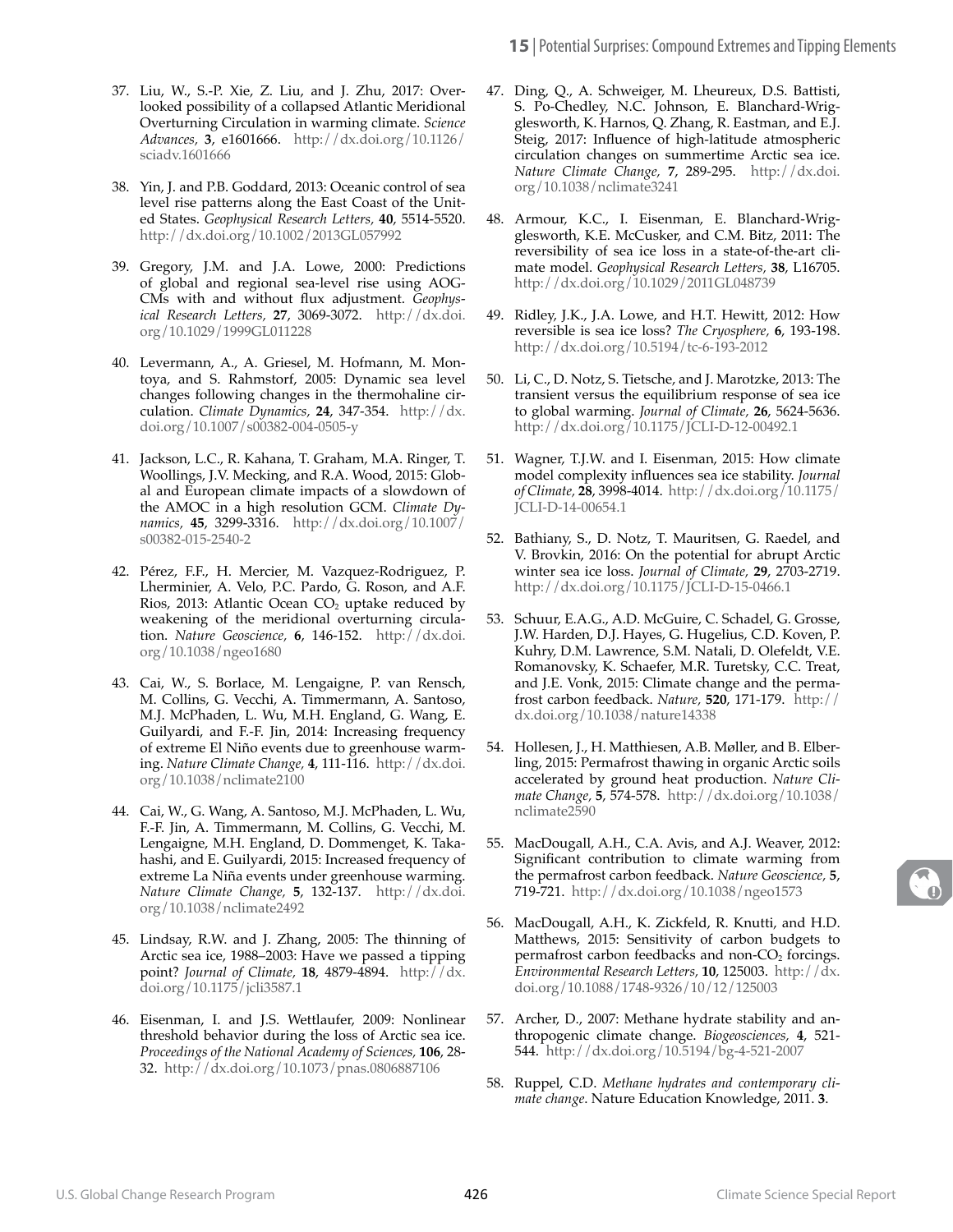- 59. Piñero, E., M. Marquardt, C. Hensen, M. Haeckel, and K. Wallmann, 2013: Estimation of the global inventory of methane hydrates in marine sediments using transfer functions. *Biogeosciences,* **10**, 959-975. <http://dx.doi.org/10.5194/bg-10-959-2013>
- 60. Ruppel, C.D. and J.D. Kessler, 2017: The interaction of climate change and methane hydrates. *Reviews of Geophysics,* **55**, 126-168. [http://dx.doi.](http://dx.doi.org/10.1002/2016RG000534) [org/10.1002/2016RG000534](http://dx.doi.org/10.1002/2016RG000534)
- 61. Myhre, G., D. Shindell, F.-M. Bréon, W. Collins, J. Fuglestvedt, J. Huang, D. Koch, J.-F. Lamarque, D. Lee, B. Mendoza, T. Nakajima, A. Robock, G. Stephens, T. Takemura, and H. Zhang, 2013: Anthropogenic and natural radiative forcing. *Climate Change 2013: The Physical Science Basis. Contribution of Working Group I to the Fifth Assessment Report of the Intergovernmental Panel on Climate Change*. Stocker, T.F., D. Qin, G.-K. Plattner, M. Tignor, S.K. Allen, J. Boschung, A. Nauels, Y. Xia, V. Bex, and P.M. Midgley, Eds. Cambridge University Press, Cambridge, United Kingdom and New York, NY, USA, 659–740. [http://www.climatechange2013.org/report/full-re](http://www.climatechange2013.org/report/full-report/)[port/](http://www.climatechange2013.org/report/full-report/)
- 62. Kvenvolden, K.A., 1988: Methane hydrate A major reservoir of carbon in the shallow geosphere? *Chemical Geology,* **71**, 41-51. [http://dx.doi.](http://dx.doi.org/10.1016/0009-2541(88)90104-0) [org/10.1016/0009-2541\(88\)90104-0](http://dx.doi.org/10.1016/0009-2541(88)90104-0)
- 63. Kretschmer, K., A. Biastoch, L. Rüpke, and E. Burwicz, 2015: Modeling the fate of methane hydrates under global warming. *Global Biogeochemical Cycles,* **29**, 610- 625. <http://dx.doi.org/10.1002/2014GB005011>
- 64. Myhre, C.L., B. Ferré, S.M. Platt, A. Silyakova, O. Hermansen, G. Allen, I. Pisso, N. Schmidbauer, A. Stohl, J. Pitt, P. Jansson, J. Greinert, C. Percival, A.M. Fjaeraa, S.J. O'Shea, M. Gallagher, M. Le Breton, K.N. Bower, S.J.B. Bauguitte, S. Dalsøren, S. Vadakkepuliyambatta, R.E. Fisher, E.G. Nisbet, D. Lowry, G. Myhre, J.A. Pyle, M. Cain, and J. Mienert, 2016: Extensive release of methane from Arctic seabed west of Svalbard during summer 2014 does not influence the atmosphere. *Geophysical Research Letters,* **43**, 4624- 4631. <http://dx.doi.org/10.1002/2016GL068999>
- 65. Stranne, C., M. O'Regan, G.R. Dickens, P. Crill, C. Miller, P. Preto, and M. Jakobsson, 2016: Dynamic simulations of potential methane release from East Siberian continental slope sediments. *Geochemistry, Geophysics, Geosystems,* **17**, 872-886. [http://dx.doi.](http://dx.doi.org/10.1002/2015GC006119) [org/10.1002/2015GC006119](http://dx.doi.org/10.1002/2015GC006119)
- 66. Lee, S.-Y. and G.D. Holder, 2001: Methane hydrates potential as a future energy source. *Fuel Processing Technology,* **71**, 181-186. [http://dx.doi.org/10.1016/](http://dx.doi.org/10.1016/S0378-3820(01)00145-X) [S0378-3820\(01\)00145-X](http://dx.doi.org/10.1016/S0378-3820(01)00145-X)
- 67. Jakob, M. and J. Hilaire, 2015: Climate science: Unburnable fossil-fuel reserves. *Nature,* **517**, 150-152. <http://dx.doi.org/10.1038/517150a>
- 68. McGlade, C. and P. Ekins, 2015: The geographical distribution of fossil fuels unused when limiting global warming to 2°C. *Nature,* **517**, 187-190. [http://](http://dx.doi.org/10.1038/nature14016) [dx.doi.org/10.1038/nature14016](http://dx.doi.org/10.1038/nature14016)
- 69. Kort, E.A., S.C. Wofsy, B.C. Daube, M. Diao, J.W. Elkins, R.S. Gao, E.J. Hintsa, D.F. Hurst, R. Jimenez, F.L. Moore, J.R. Spackman, and M.A. Zondlo, 2012: Atmospheric observations of Arctic Ocean methane emissions up to 82° north. *Nature Geoscience,* **5**, 318- 321. <http://dx.doi.org/10.1038/ngeo1452>
- 70. Ridley, J., J.M. Gregory, P. Huybrechts, and J. Lowe, 2010: Thresholds for irreversible decline of the Greenland ice sheet. *Climate Dynamics,* **35**, 1049-1057. <http://dx.doi.org/10.1007/s00382-009-0646-0>
- 71. Robinson, A., R. Calov, and A. Ganopolski, 2012: Multistability and critical thresholds of the Greenland ice sheet. *Nature Climate Change,* **2**, 429-432. <http://dx.doi.org/10.1038/nclimate1449>
- 72. Levermann, A., P.U. Clark, B. Marzeion, G.A. Milne, D. Pollard, V. Radic, and A. Robinson, 2013: The multimillennial sea-level commitment of global warming. *Proceedings of the National Academy of Sciences,* **110**, 13745-13750. [http://dx.doi.org/10.1073/](http://dx.doi.org/10.1073/pnas.1219414110) [pnas.1219414110](http://dx.doi.org/10.1073/pnas.1219414110)
- 73. Koenig, S.J., R.M. DeConto, and D. Pollard, 2014: Impact of reduced Arctic sea ice on Greenland ice sheet variability in a warmer than present climate. *Geophysical Research Letters,* **41**, 3933-3942. [http://](http://dx.doi.org/10.1002/2014GL059770) [dx.doi.org/10.1002/2014GL059770](http://dx.doi.org/10.1002/2014GL059770)
- 74. Clark, P.U., J.D. Shakun, S.A. Marcott, A.C. Mix, M. Eby, S. Kulp, A. Levermann, G.A. Milne, P.L. Pfister, B.D. Santer, D.P. Schrag, S. Solomon, T.F. Stocker, B.H. Strauss, A.J. Weaver, R. Winkelmann, D. Archer, E. Bard, A. Goldner, K. Lambeck, R.T. Pierrehumbert, and G.-K. Plattner, 2016: Consequences of twenty-first-century policy for multi-millennial climate and sea-level change. *Nature Climate Change,* **6**, 360- 369. <http://dx.doi.org/10.1038/nclimate2923>
- 75. Fretwell, P., H.D. Pritchard, D.G. Vaughan, J.L. Bamber, N.E. Barrand, R. Bell, C. Bianchi, R.G. Bingham, D.D. Blankenship, G. Casassa, G. Catania, D. Callens, H. Conway, A.J. Cook, H.F.J. Corr, D. Damaske, V. Damm, F. Ferraccioli, R. Forsberg, S. Fujita, Y. Gim, P. Gogineni, J.A. Griggs, R.C.A. Hindmarsh, P. Holmlund, J.W. Holt, R.W. Jacobel, A. Jenkins, W. Jokat, T. Jordan, E.C. King, J. Kohler, W. Krabill, M. Riger-Kusk, K.A. Langley, G. Leitchenkov, C. Leuschen, B.P. Luyendyk, K. Matsuoka, J. Mouginot, F.O. Nitsche, Y. Nogi, O.A. Nost, S.V. Popov, E. Rignot, D.M. Rippin, A. Rivera, J. Roberts, N. Ross, M.J. Siegert, A.M. Smith, D. Steinhage, M. Studinger, B. Sun, B.K. Tinto, B.C. Welch, D. Wilson, D.A. Young, C. Xiangbin, and A. Zirizzotti, 2013: Bedmap2: Improved ice bed, surface and thickness datasets for Antarctica. *The Cryosphere,* **7**, 375-393. [http://dx.doi.org/10.5194/](http://dx.doi.org/10.5194/tc-7-375-2013) [tc-7-375-2013](http://dx.doi.org/10.5194/tc-7-375-2013)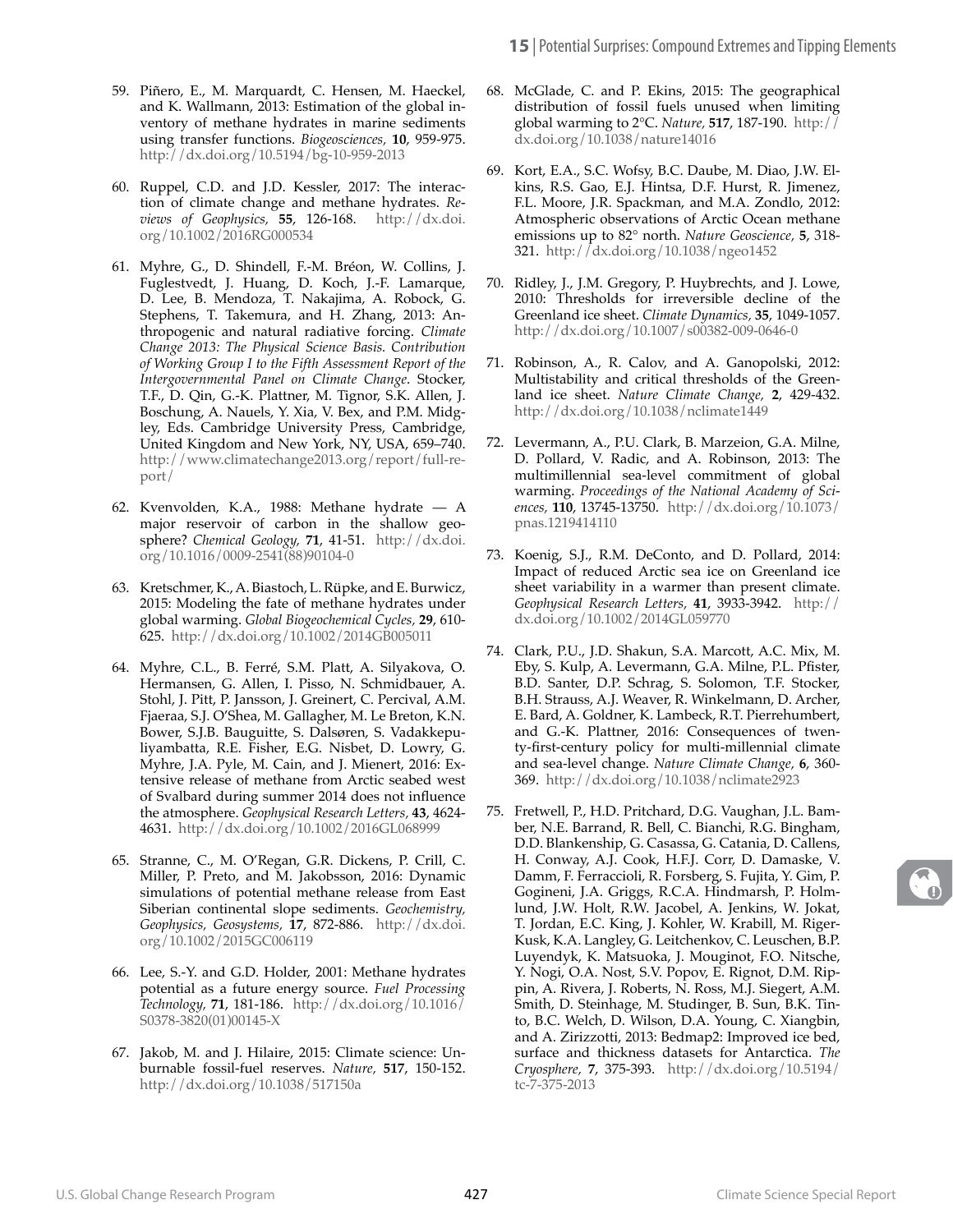- 76. Schoof, C., 2007: Ice sheet grounding line dynamics: Steady states, stability, and hysteresis. *Journal of Geophysical Research,* **112**, F03S28. [http://dx.doi.](http://dx.doi.org/10.1029/2006JF000664) [org/10.1029/2006JF000664](http://dx.doi.org/10.1029/2006JF000664)
- 77. Gomez, N., J.X. Mitrovica, P. Huybers, and P.U. Clark, 2010: Sea level as a stabilizing factor for marine-icesheet grounding lines. *Nature Geoscience,* **3**, 850-853. <http://dx.doi.org/10.1038/ngeo1012>
- 78. Ritz, C., T.L. Edwards, G. Durand, A.J. Payne, V. Peyaud, and R.C.A. Hindmarsh, 2015: Potential sea-level rise from Antarctic ice-sheet instability constrained by observations. *Nature,* **528**, 115-118. [http://dx.doi.](http://dx.doi.org/10.1038/nature16147) [org/10.1038/nature16147](http://dx.doi.org/10.1038/nature16147)
- 79. Mengel, M. and A. Levermann, 2014: Ice plug prevents irreversible discharge from East Antarctica. *Nature Climate Change,* **4**, 451-455. [http://dx.doi.](http://dx.doi.org/10.1038/nclimate2226) [org/10.1038/nclimate2226](http://dx.doi.org/10.1038/nclimate2226)
- 80. Pollard, D., R.M. DeConto, and R.B. Alley, 2015: Potential Antarctic Ice Sheet retreat driven by hydrofracturing and ice cliff failure. *Earth and Planetary Science Letters,* **412**, 112-121. [http://dx.doi.org/10.1016/j.](http://dx.doi.org/10.1016/j.epsl.2014.12.035) [epsl.2014.12.035](http://dx.doi.org/10.1016/j.epsl.2014.12.035)
- 81. Joughin, I., B.E. Smith, and B. Medley, 2014: Marine ice sheet collapse potentially under way for the Thwaites Glacier Basin, West Antarctica. *Science,* **344**, 735-738. <http://dx.doi.org/10.1126/science.1249055>
- 82. Rignot, E., J. Mouginot, M. Morlighem, H. Seroussi, and B. Scheuchl, 2014: Widespread, rapid grounding line retreat of Pine Island, Thwaites, Smith, and Kohler Glaciers, West Antarctica, from 1992 to 2011. *Geophysical Research Letters,* **41**, 3502-3509. [http://dx-](http://dx.doi.org/10.1002/2014GL060140) [.doi.org/10.1002/2014GL060140](http://dx.doi.org/10.1002/2014GL060140)
- 83. DeConto, R.M. and D. Pollard, 2016: Contribution of Antarctica to past and future sea-level rise. *Nature,* **531**, 591-597. [http://dx.doi.org/10.1038/na](http://dx.doi.org/10.1038/nature17145)[ture17145](http://dx.doi.org/10.1038/nature17145)
- 84. Hansen, J., M. Sato, P. Hearty, R. Ruedy, M. Kelley, V. Masson-Delmotte, G. Russell, G. Tselioudis, J. Cao, E. Rignot, I. Velicogna, B. Tormey, B. Donovan, E. Kandiano, K. von Schuckmann, P. Kharecha, A.N. Legrande, M. Bauer, and K.W. Lo, 2016: Ice melt, sea level rise and superstorms: Evidence from paleoclimate data, climate modeling, and modern observations that 2°C global warming could be dangerous. *Atmospheric Chemistry and Physics,* **16**, 3761-3812. [http://](http://dx.doi.org/10.5194/acp-16-3761-2016) [dx.doi.org/10.5194/acp-16-3761-2016](http://dx.doi.org/10.5194/acp-16-3761-2016)
- 85. Jones, C., J. Lowe, S. Liddicoat, and R. Betts, 2009: Committed terrestrial ecosystem changes due to climate change. *Nature Geoscience,* **2**, 484-487. [http://](http://dx.doi.org/10.1038/ngeo555) [dx.doi.org/10.1038/ngeo555](http://dx.doi.org/10.1038/ngeo555)
- 86. Hoegh-Guldberg, O., P.J. Mumby, A.J. Hooten, R.S. Steneck, P. Greenfield, E. Gomez, C.D. Harvell, P.F. Sale, A.J. Edwards, K. Caldeira, N. Knowlton, C.M. Eakin, R. Iglesias-Prieto, N. Muthiga, R.H. Bradbury, A. Dubi, and M.E. Hatziolos, 2007: Coral reefs under rapid climate change and ocean acidification. *Science,* **318**, 1737-1742. [http://dx.doi.org/10.1126/](http://dx.doi.org/10.1126/science.1152509) [science.1152509](http://dx.doi.org/10.1126/science.1152509)
- 87. Scheffer, M., S. Carpenter, J.A. Foley, C. Folke, and B. Walker, 2001: Catastrophic shifts in ecosystems. *Nature,* **413**, 591-596. [http://dx.doi.](http://dx.doi.org/10.1038/35098000) [org/10.1038/35098000](http://dx.doi.org/10.1038/35098000)
- 88. Folke, C., S. Carpenter, B. Walker, M. Scheffer, T. Elmqvist, L. Gunderson, and C.S. Holling, 2004: Regime shifts, resilience, and biodiversity in ecosystem management. *Annual Review of Ecology, Evolution, and Systematics,* **35**, 557-581. [http://dx.doi.org/10.1146/](http://dx.doi.org/10.1146/annurev.ecolsys.35.021103.105711) [annurev.ecolsys.35.021103.105711](http://dx.doi.org/10.1146/annurev.ecolsys.35.021103.105711)
- 89. Tattersall, I., 2009: Human origins: Out of Africa. *Proceedings of the National Academy of Sciences,* **106**, 16018- 16021. <http://dx.doi.org/10.1073/pnas.0903207106>
- 90. Salzmann, U., A.M. Dolan, A.M. Haywood, W.-L. Chan, J. Voss, D.J. Hill, A. Abe-Ouchi, B. Otto-Bliesner, F.J. Bragg, M.A. Chandler, C. Contoux, H.J. Dowsett, A. Jost, Y. Kamae, G. Lohmann, D.J. Lunt, S.J. Pickering, M.J. Pound, G. Ramstein, N.A. Rosenbloom, L. Sohl, C. Stepanek, H. Ueda, and Z. Zhang, 2013: Challenges in quantifying Pliocene terrestrial warming revealed by data-model discord. *Nature Climate Change,* **3**, 969-974. [http://dx.doi.org/10.1038/ncli](https://www.nature.com/articles/nclimate2008)[mate2008](https://www.nature.com/articles/nclimate2008)
- 91. Goldner, A., N. Herold, and M. Huber, 2014: The challenge of simulating the warmth of the mid-Miocene climatic optimum in CESM1. *Climate of the Past,* **10**, 523-536. <http://dx.doi.org/10.5194/cp-10-523-2014>
- 92. Foster, G.L., C.H. Lear, and J.W.B. Rae, 2012: The evolution of  $pCO<sub>2</sub>$ , ice volume and climate during the middle Miocene. *Earth and Planetary Science Letters,* **341–344**, 243-254. [http://dx.doi.org/10.1016/j.](http://dx.doi.org/10.1016/j.epsl.2012.06.007) [epsl.2012.06.007](http://dx.doi.org/10.1016/j.epsl.2012.06.007)
- 93. LaRiviere, J.P., A.C. Ravelo, A. Crimmins, P.S. Dekens, H.L. Ford, M. Lyle, and M.W. Wara, 2012: Late Miocene decoupling of oceanic warmth and atmospheric carbon dioxide forcing. *Nature,* **486**, 97-100. <http://dx.doi.org/10.1038/nature11200>
- 94. Anagnostou, E., E.H. John, K.M. Edgar, G.L. Foster, A. Ridgwell, G.N. Inglis, R.D. Pancost, D.J. Lunt, and P.N. Pearson, 2016: Changing atmospheric  $CO<sub>2</sub>$ concentration was the primary driver of early Cenozoic climate. *Nature,* **533**, 380-384. [http://dx.doi.](http://dx.doi.org/10.1038/nature17423) [org/10.1038/nature17423](http://dx.doi.org/10.1038/nature17423)
- 95. Caballero, R. and M. Huber, 2013: State-dependent climate sensitivity in past warm climates and its implications for future climate projections. *Proceedings of the National Academy of Sciences,* **110**, 14162-14167. <http://dx.doi.org/10.1073/pnas.1303365110>